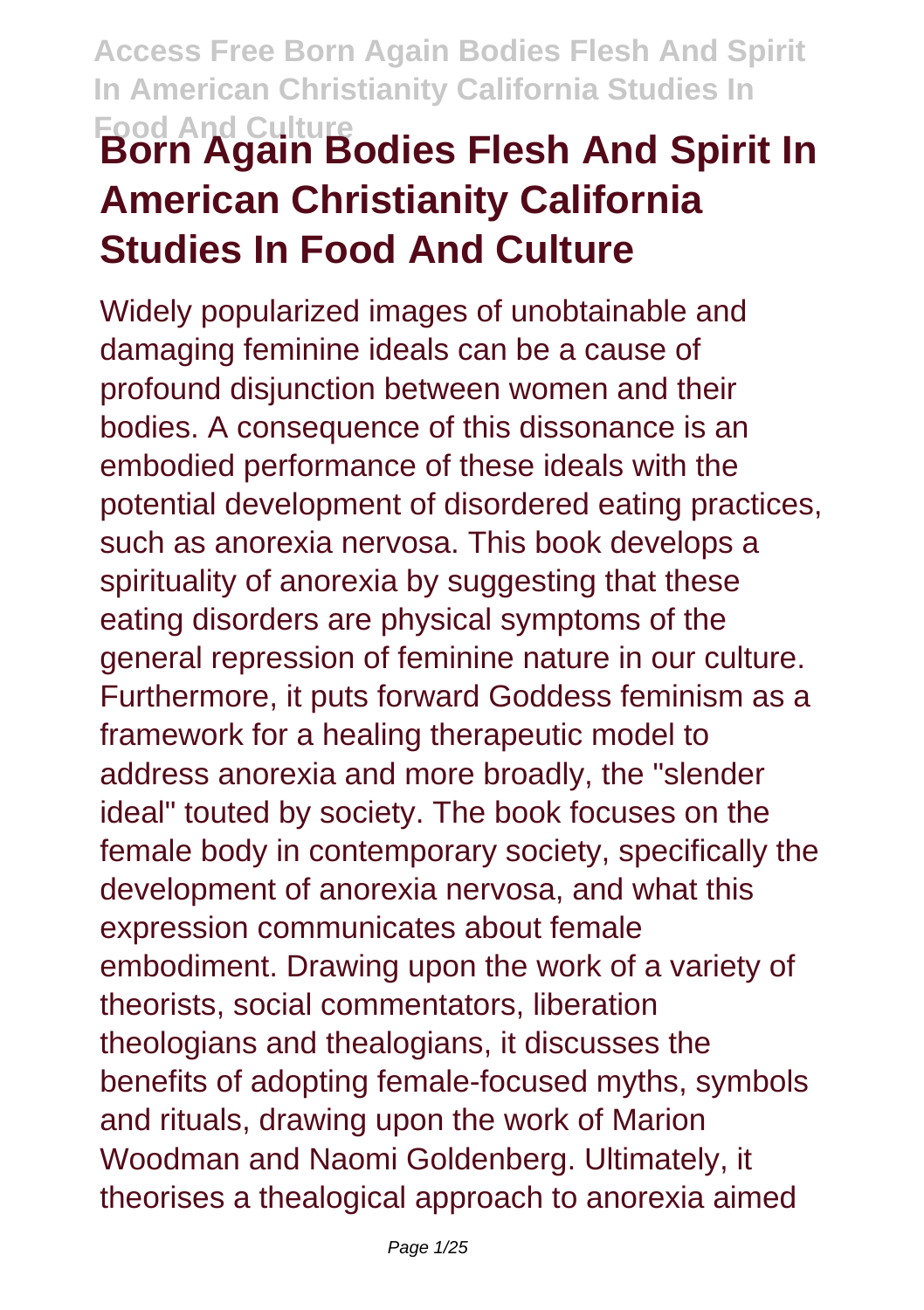**Food And Culture** at displacing the damaging discourses that undermine women in the twenty-first century. Offering an alternative model of spirituality and embodiment for contemporary women, this book will be of keen interest to scholars of theology, religious studies, gender studies and psychology. Addresses some of the questions raised by Christians with same-sex attraction. As a Christian who experiences same-sex attraction, is it possible to live a life that's both faithful and fulfiling? Rachel Gilson wants to show you that it is and that it's not just a case of limping to the finish line, it's possible to run the race with joy. In this powerful and personal book, she describes her own unexpected journey of coming out and coming to faith... and what came next. As she does so, she addresses many of the questions that Christians living with same-sex attraction are wrestling with: Am I consigned to a life of loneliness? How do I navigate my friendships? Will my desires ever change? Is there some greater purpose to all this? What comes next, and next, and next? Drawing on insights from the Bible and the experiences of others, Born Again This Way provides assurance and encouragement for Christians with same-sex attraction, and paints a compelling picture of discipleship for every believer. Whatever your sexuality, this book is an inspiring testimony of how a life submitted to Jesus will be fulfilling and fruitful, but not always in the ways we Page 2/25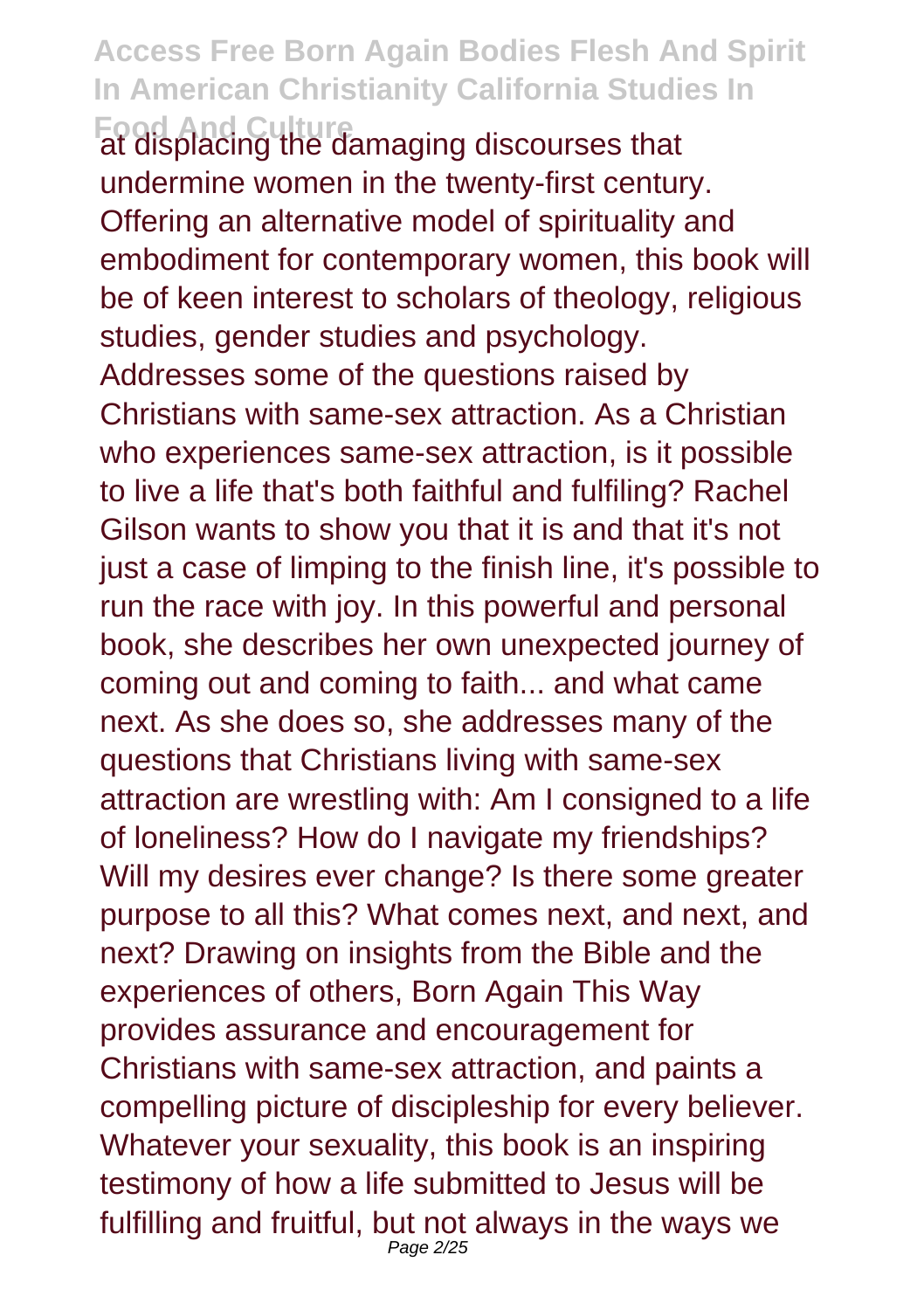#### **Access Free Born Again Bodies Flesh And Spirit In American Christianity California Studies In Food And Culture** might expect.

What happens when your body doesn't look how it's supposed to look, or feel how it's supposed to feel, or do what it's supposed to do? Who or what defines the ideals behind these expectations? How can we challenge them and live more peacefully in our bodies? Shameful Bodies: Religion and the Culture of Physical Improvement explores these questions by examining how traditional religious narratives and modern philosophical assumptions come together in the construction and pursuit of a better body in contemporary western societies. Drawing on examples from popular culture such as self-help books, magazines, and advertisements, Michelle Mary Lelwica shows how these narratives and assumptions encourage us to go to war against our bodies-to fight fat, triumph over disability, conquer chronic pain and illness, and defy aging. Through an ethic of conquest and conformity, the culture of physical improvement trains us not only to believe that all bodily processes are under our control, but to feel ashamed about those parts of our flesh that refuse to comply with the cultural ideal. Lelwica argues that such shame is not a natural response to being fat, physically impaired, chronically sick, or old. Rather, body shame is a religiously and culturally conditioned reaction to a commercially-fabricated fantasy of physical perfection. While Shameful Bodies critiques the religious and cultural norms and Page 3/25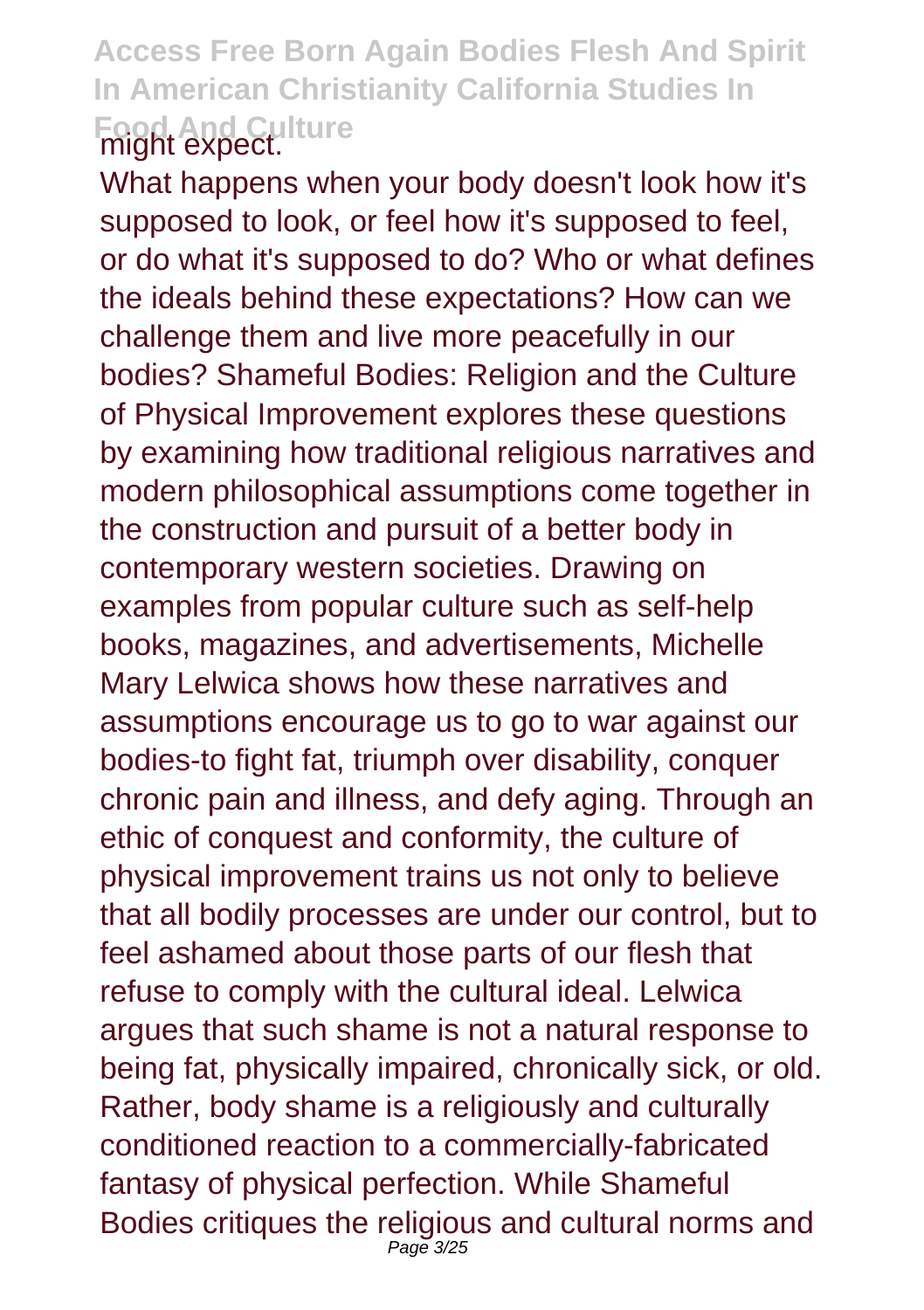**Food And Culture** narratives that perpetuate external and internalized judgment and aggression toward "shameful†? bodies, it also engages the resources of religions, especially feminist theologies and Buddhist thought/practice, to construct a more affirming approach to health and healing-an approach that affirms the diversity, fragility, interdependence, and impermanence of embodied life.

What is healing when our bodies suffer chronic illness? As Liuan Huska went through years of chronic pain, she questioned how the Christian story speaks to our experiences of pain and illness.

Countering a gnosticism that pits body against spirit, Huska helps us redefine what it means to find healing and wholeness, even in the midst of ongoing pain.

I simply cannot praise the book enough! The prose is positively brilliant. It is full of sparkling gems of insight and astonishing, concise yet profound formulations. The nature passages remind me of Annie Dillard. It is truly a remarkable achievement! Miranda Shaw, Ph.D., Professor of Religion, University of Richmond Born Again BodiesFlesh and Spirit in American ChristianityUniv of California Press "Since 2000, Religion and Popular Culture in America has been one [of the] standard books used in teaching this area of study. Modestly updated in 2005, it continues to be taught in colleges, Page 4/25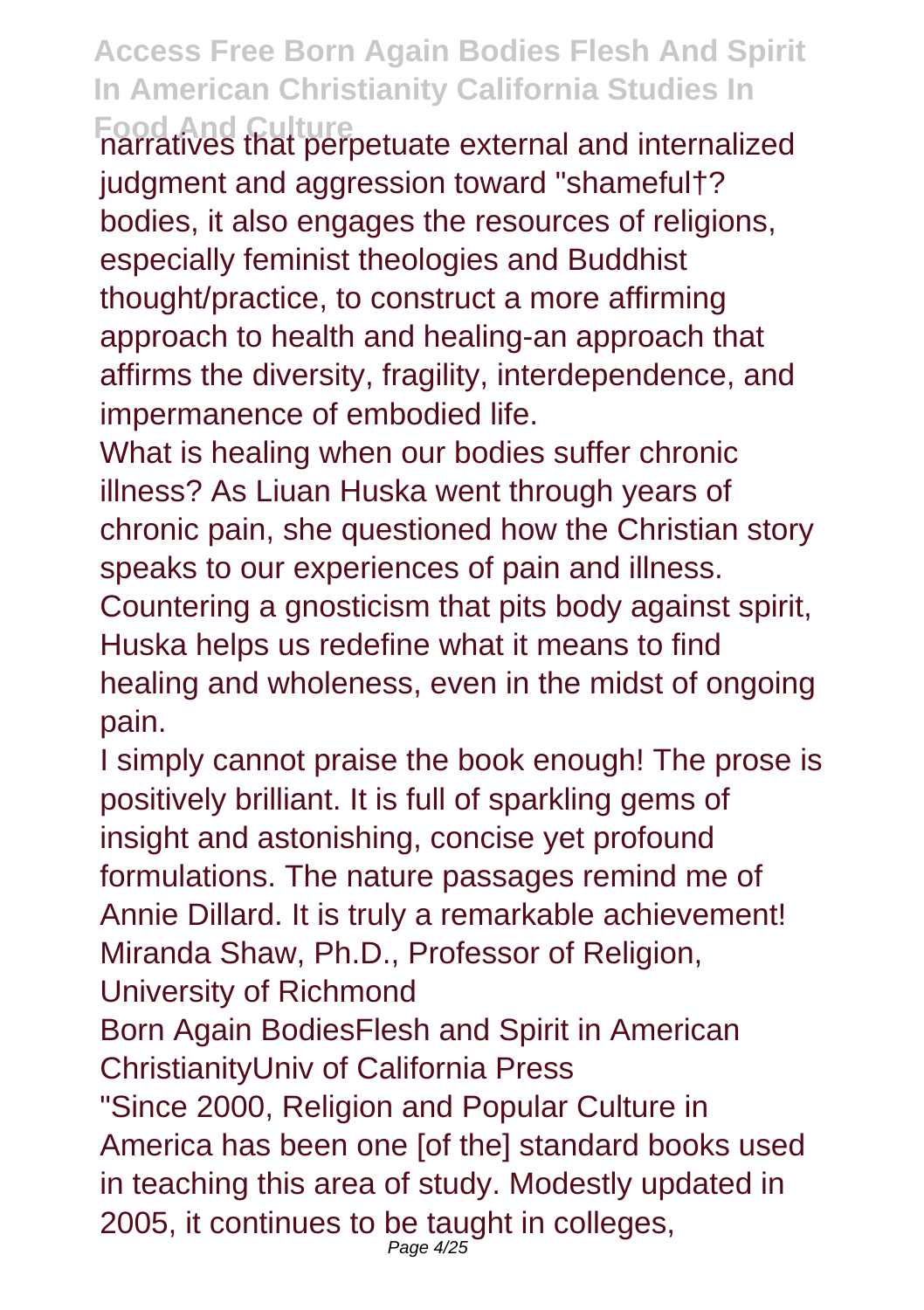### **Access Free Born Again Bodies Flesh And Spirit In American Christianity California Studies In Food And Culture** universities and theological schools across the

continent. The basic four-part structure of Religion and Popular Culture in America remains sound and is a feature that appeals to many who have taught the volume. Section One, Religion in Popular Culture, examines the way traditional religious symbols, narratives, and forms of religious practice appear in popular culture. Section Two, Popular Culture in Religion, considers how religion takes on and is reshaped by styles and values of popular culture. Section Three, Popular Culture as Religion, explores the ways that aspects of popular culture and their reception might be considered to be forms of religion. Section Four, Religion and Popular Culture in Dialogue, introduces religiously based critiques of popular culture and ways that popular culture articulates common critiques of religion. The third edition maintains the structure and basic length of the current edition and retains Forbes' introductory framework and update versions of key essay. But they replace many of the more dated subjects with new material drawing on more contemporary examples. A concluding essay by Mahan organizes key insights from the essays and relates them to the theories of popular culture illuminated in the introduction"--Provided by publisher. "Exploring a dazzling variety of religious imagery, David Morgan shows how vision functions as an active, physical process, embedded in bodily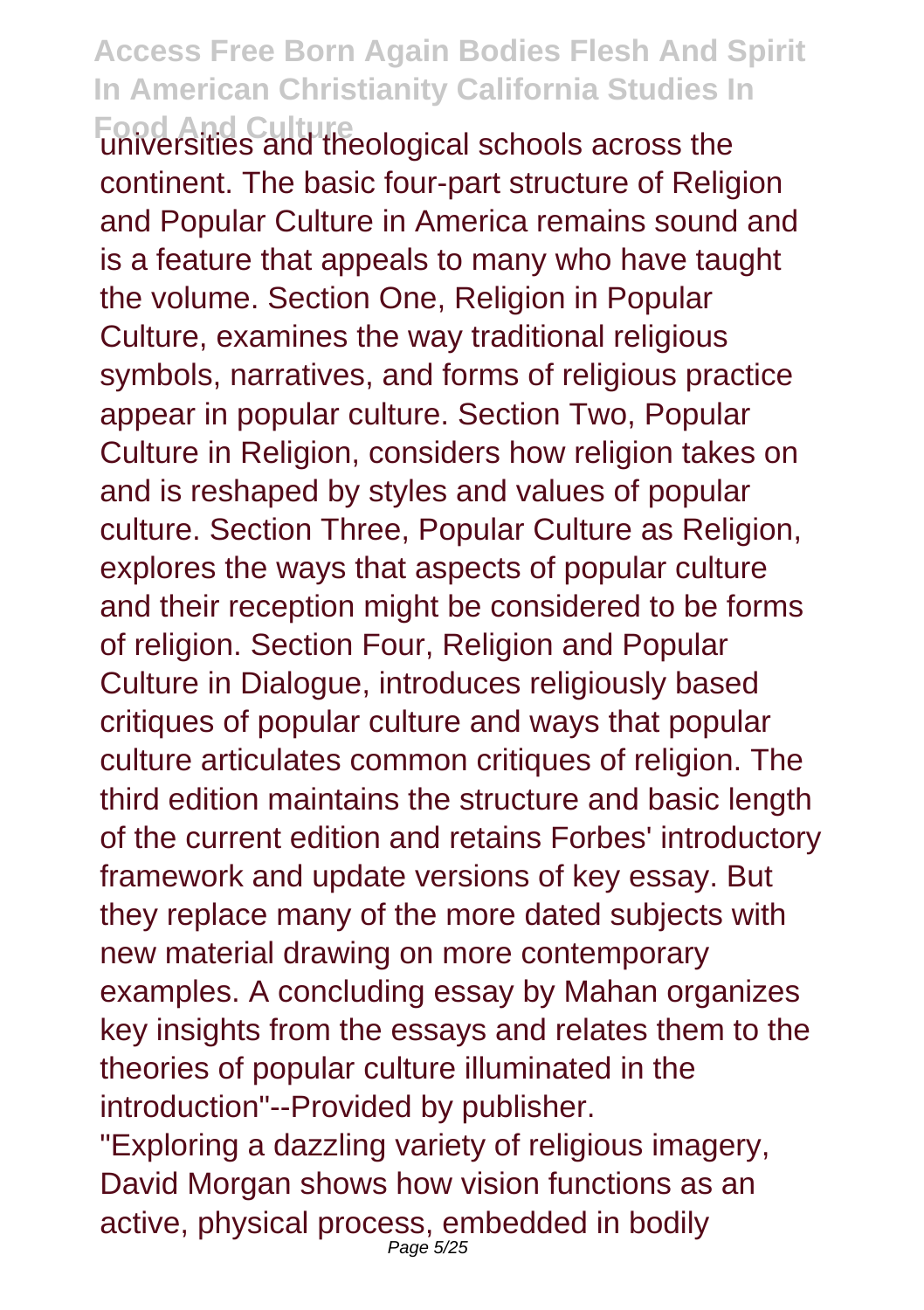### **Access Free Born Again Bodies Flesh And Spirit In American Christianity California Studies In Food And Culture** experience and profoundly shaped by social

practice. Morgan's bold, thoughtful interpretations will fascinate art historians and students of visual culture as well as historians of religion." -Pepe Karmel, Department of Art History, New York University "The Embodied Eye is an important and truly groundbreaking book. It represents a substantive and quite fascinating extension of David Morgan's previous work- especially as it impressively shows us how 'seeing' is the primary medium of social life, and materially integrates the body of the individual and the body of the group. Morgan is unquestionably the pioneering theorist in the whole emergent field of Visual and Culture Studies as it relates to religion and art." -Norman Girardot, University Distinguished Professor, Lehigh University "Under David Morgan's inspiring guidance, readers are taken on a dazzling journey through religious images that mediate worlds of faith. Embedding vision in the body, this book stands out with its thought-provoking approach to religious media as material and embodied interfaces that underpin the social construction of the sacred." -Birgit Meyer, Professor of Religious Studies, Utrecht University This anthology follows the intersection of food and faith from the fourteenth to the twenty-first century, charting the complex relationship among religious eating habits and politics, culture, and social structure. Placing the neglected issue of class back into the study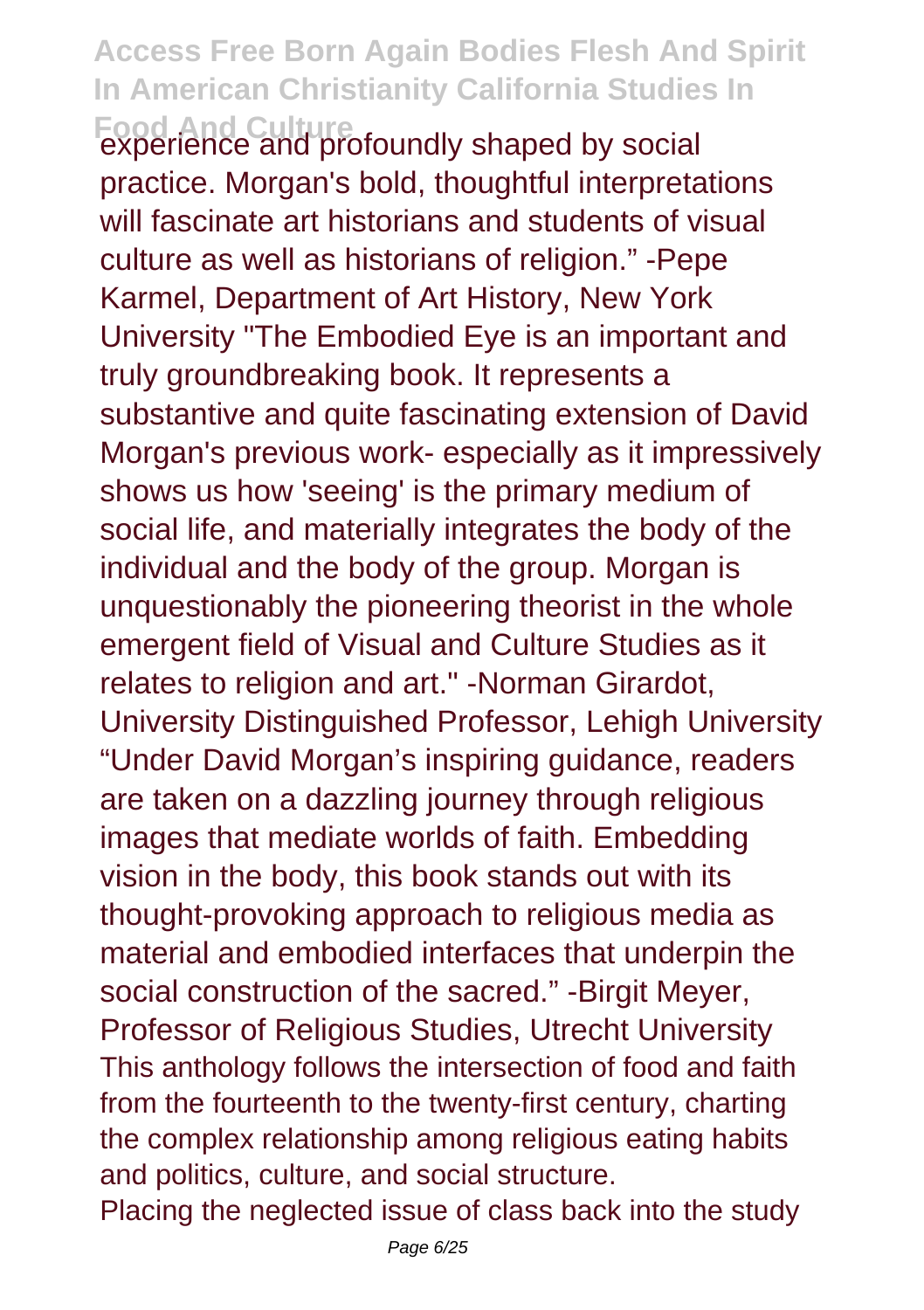**Ford understanding of religion, Sean McCloud** reconsiders the meaning of class in today's world. More than a status grounded in material conditions, says McCloud, class is also an identity rhetorically and symbolically made and unmade through representations. It entails relationships, identifications, boundaries, meanings, power, and our most ingrained habits of mind and body. He demonstrates that employing class as an analytical tool that cuts across variables such as creed, race, ethnicity, and gender can illuminate American religious life in unprecedented ways. Through social theory, historical analysis, and ethnography, McCloud makes an interdisciplinary argument for reinserting class into the study of religion. First, he offers a new three-part conception of class for use in studying religion. He then presents a focused cultural history of religious studies by examining how social class surfaced in twentieth-century theories of religious affiliation. He concludes with historical and ethnographic case studies of religion and class. Divine Hierarchies makes a convincing case for the past and present importance of class in American religious thought, practice, and scholarship. Religion is living culture. It continues to play a role in shaping political ideologies, institutional practices, communities of interest, ways of life and social identities. Mediating Faiths brings together scholars working across a range of fields, including cultural studies, media, sociology, anthropology, cultural theory and religious studies, in order to facilitate greater understanding of recent transformations. Contributors illustrate how religion continues to be responsive to the very latest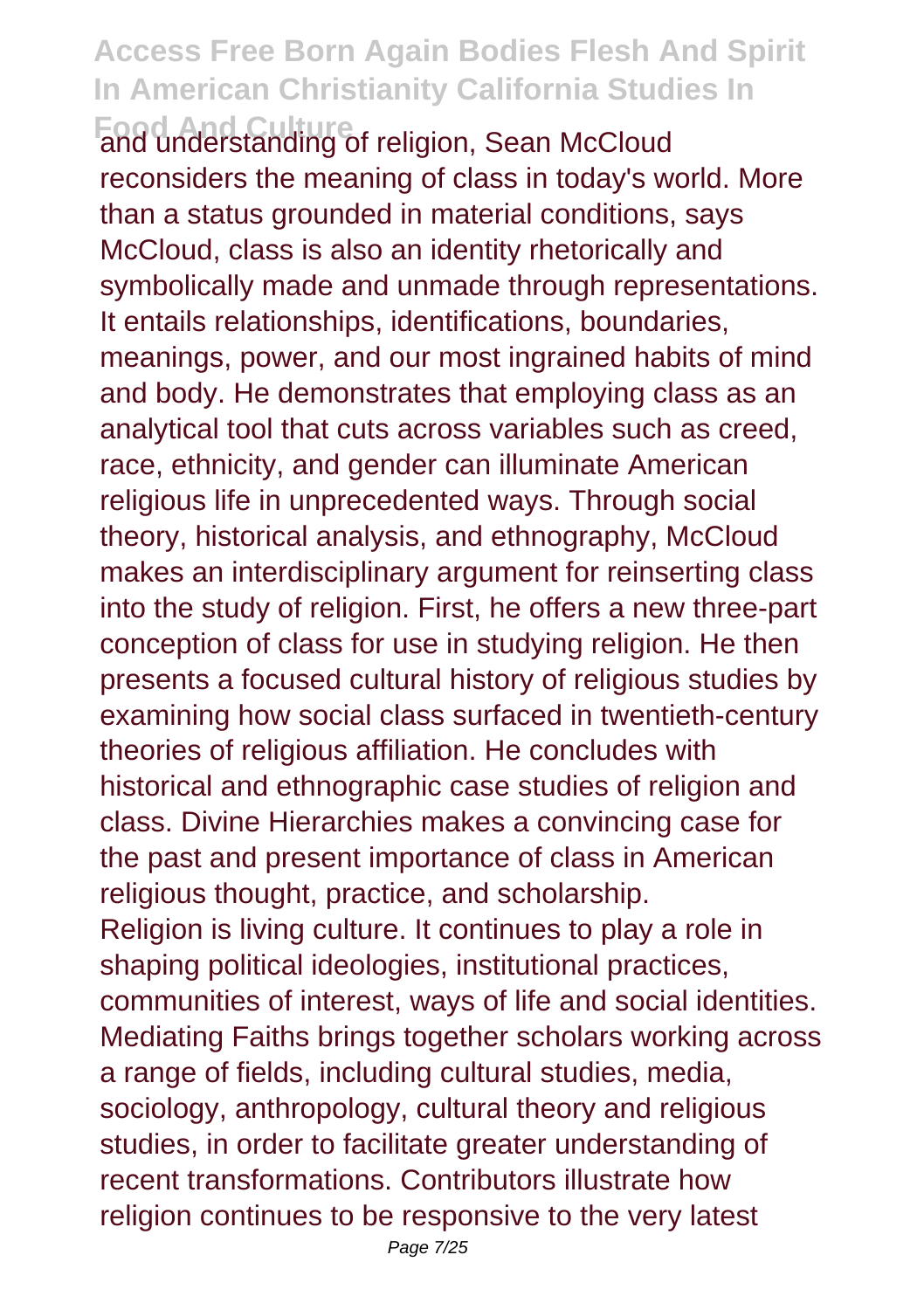**Food And Cultural developments in the environments in** which it exists. They raise fundamental questions concerning new media and religious expression, religious youth cultures, the links between spirituality, personal development and consumer culture, and contemporary intersections of religion, identity and politics. Together the chapters demonstrate how belief in the superempirical is negotiated relative to secular concerns in the twenty-first century.

From their everyday work in kitchens and gardens to the solemn work of laying out the dead, the Anglican women of mid-twentieth-century Conception Bay, Newfoundland, understood and expressed Christianity through their experience as labourers within the family economy. Women's work in the region included outdoor agricultural labour, housekeeping, childbirth, mortuary services, food preparation, caring for the sick, and textile production. Ordinary Saints explores how religious belief shaped the meaning of this work, and how women lived their Christian faith through the work they did. In lived religious practices at home, in church-based voluntary associations, and in the wider community, the Anglican women of Conception Bay constructed a female theological culture characterized by mutuality, negotiation of gender roles, and resistance to male authority, combining feminist consciousness with Christian commitment. Bonnie Morgan brings together evidence from oral interviews, denominational publications, census data, minute books of the Church of England Women's Association, headstone epitaphs, and household art and objects to demonstrate the profound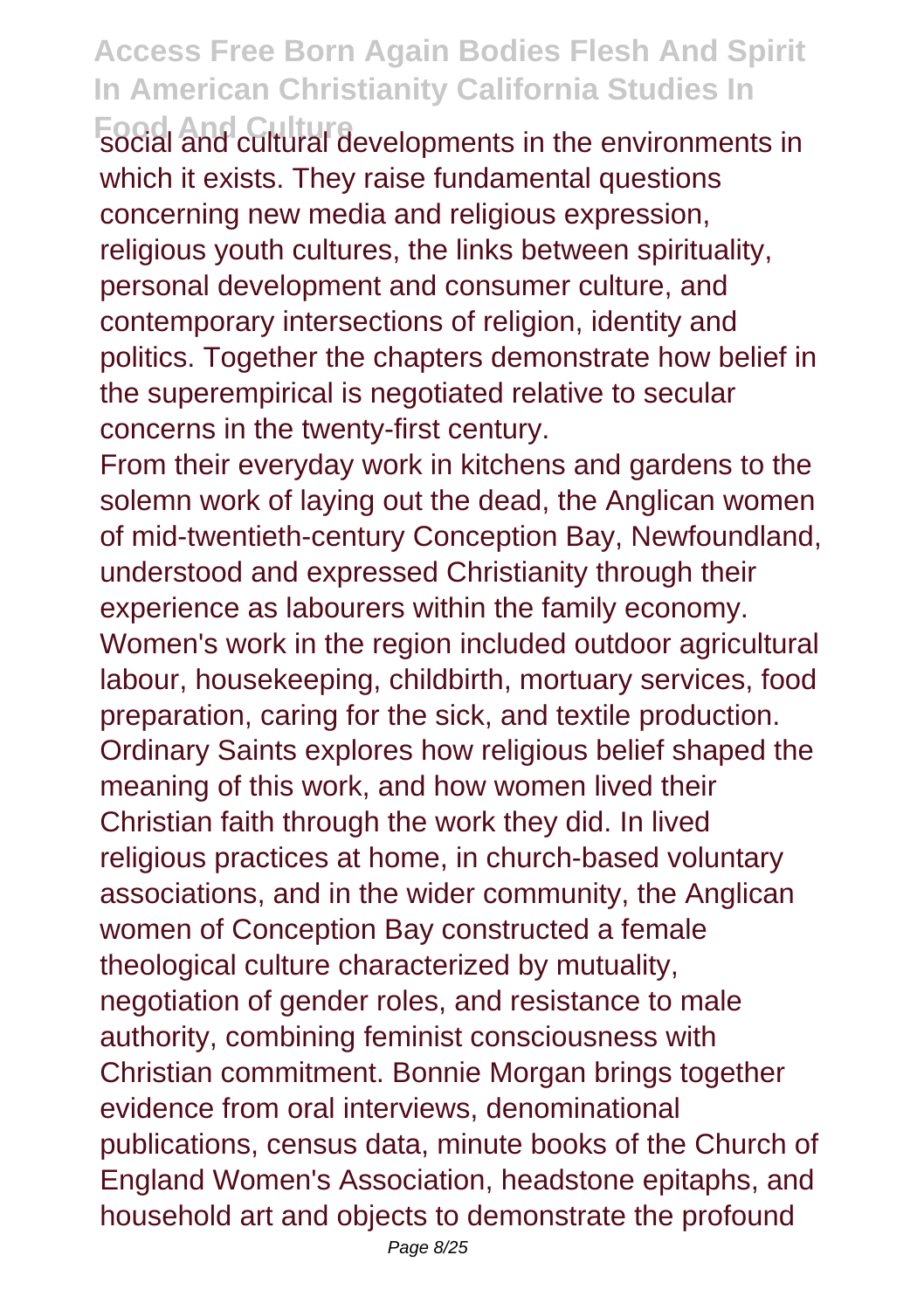**Fies between labour and faithfulness: for these rural** women, work not only expressed but also shaped belief. Ordinary Saints, with its focus on gender, labour, and lived faithfulness, breaks new ground in the history of religion in Canada.

In this memoir, Anna McGahan shares the story of reconciling with her body, mapping its journey from a cheapened product in a marketplace to a vessel of astonishing worth. This is a deeply personal and radical story, of a body rescued and set free. Of a life completely and irrevocably changed.

In popular debates over the influences of nature versus culture on human lives, bodies are often assigned to the category of "nature": biological, essential, and pre-social. The Oxford Handbook of the Sociology of Body and Embodiment challenges that view, arguing that bodies both shape and get shaped by human societies. As such, the body is an appropriate and necessary area of study for sociologists. The Handbook works to clarify the scope of this topic and display the innovations of research within the field. The volume is divided into three main parts: Bodies and Methodology; Marginalized Bodies; and Embodied Sociology. Sociologists contributing to the first two parts focus on the body and the ways it is given meaning, regulated, and subjected to legal and medical oversight in a variety of social contexts (particularly when the body in question violates norms for how a culture believes bodies "ought" to behave or appear). Sociologists contributing to the last part use the bodily as a lens through which to study social institutions and experiences. These social settings range from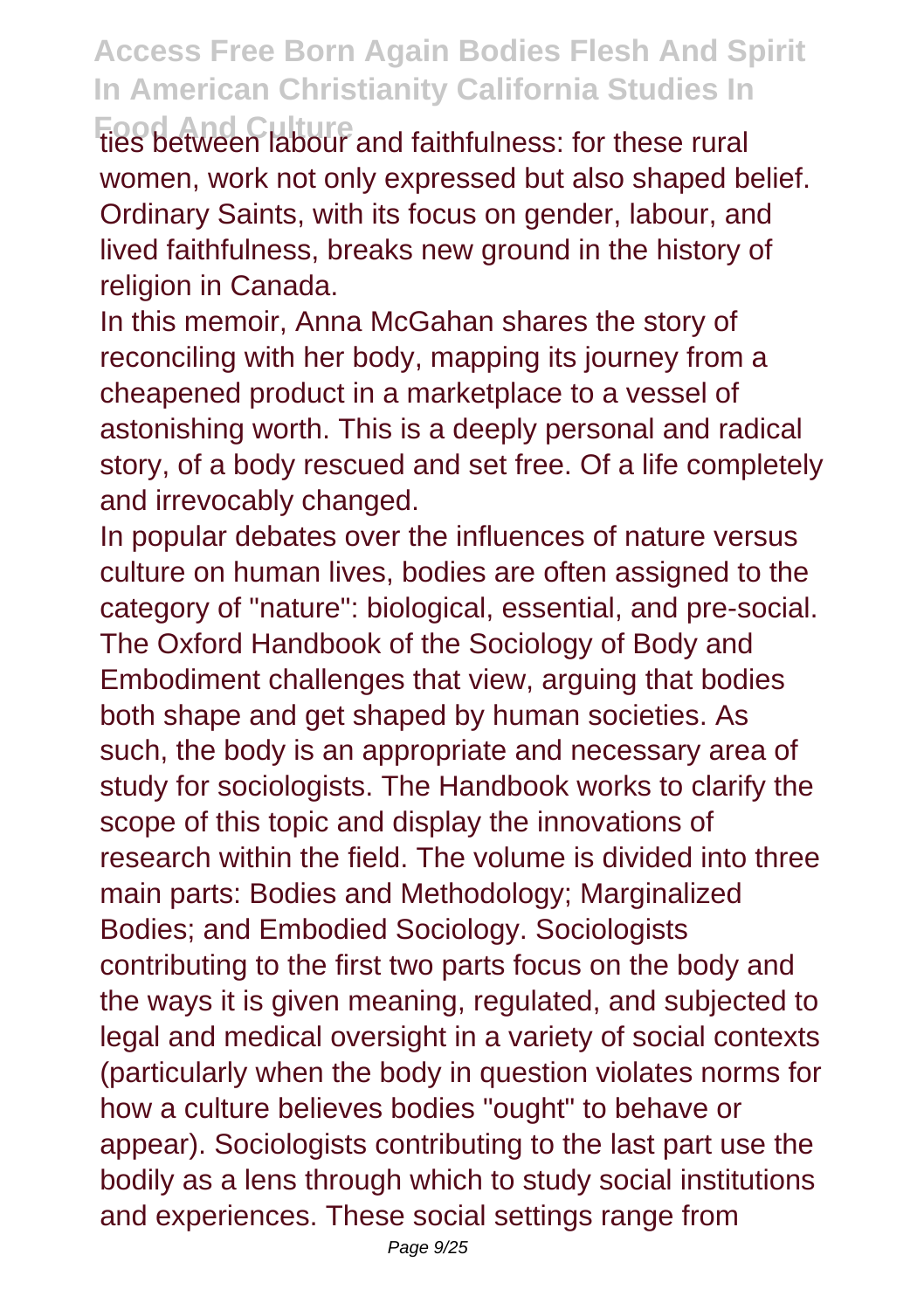**Food And Culture** personal decisions about medical treatment to programs for teaching police recruits how to use physical force, from social movement tactics to countries' understandings of race and national identity. The Oxford Handbook of the Sociology of the Body also prioritizes empirical evidence and methodological rigor, attending to the ways particular lives are lived in particular physical bodies located within particular cultural and institutional contexts. Many chapters offer extended methodological reflections, providing guidance on how to conduct sociological research on the body and, at times, acknowledging the role the authors' own bodies play in developing their knowledge of the research subject. "Fat People Don't Go to Heaven!" screamed a headline in the tabloid Globe in November 2000. The story recounted the success of the Weigh Down Workshop, the nation's largest Christian diet corporation and the subject of extensive press coverage from Larry King Live to the New Yorker. In the United States today, hundreds of thousands of people are making diet a religious duty by enrolling in Christian diet programs and reading Christian diet literature like What Would Jesus Eat? and Fit for God. Written with style and wit, far ranging in its implications, and rich with the stories of real people, Born Again Bodies launches a provocative yet sensitive investigation into Christian fitness and diet culture. Looking closely at both the religious roots of this movement and its present-day incarnations, R. Marie Griffith vividly analyzes Christianity's intricate role in America's obsession with the body, diet, and fitness. As she traces the underpinning of modern-day beauty and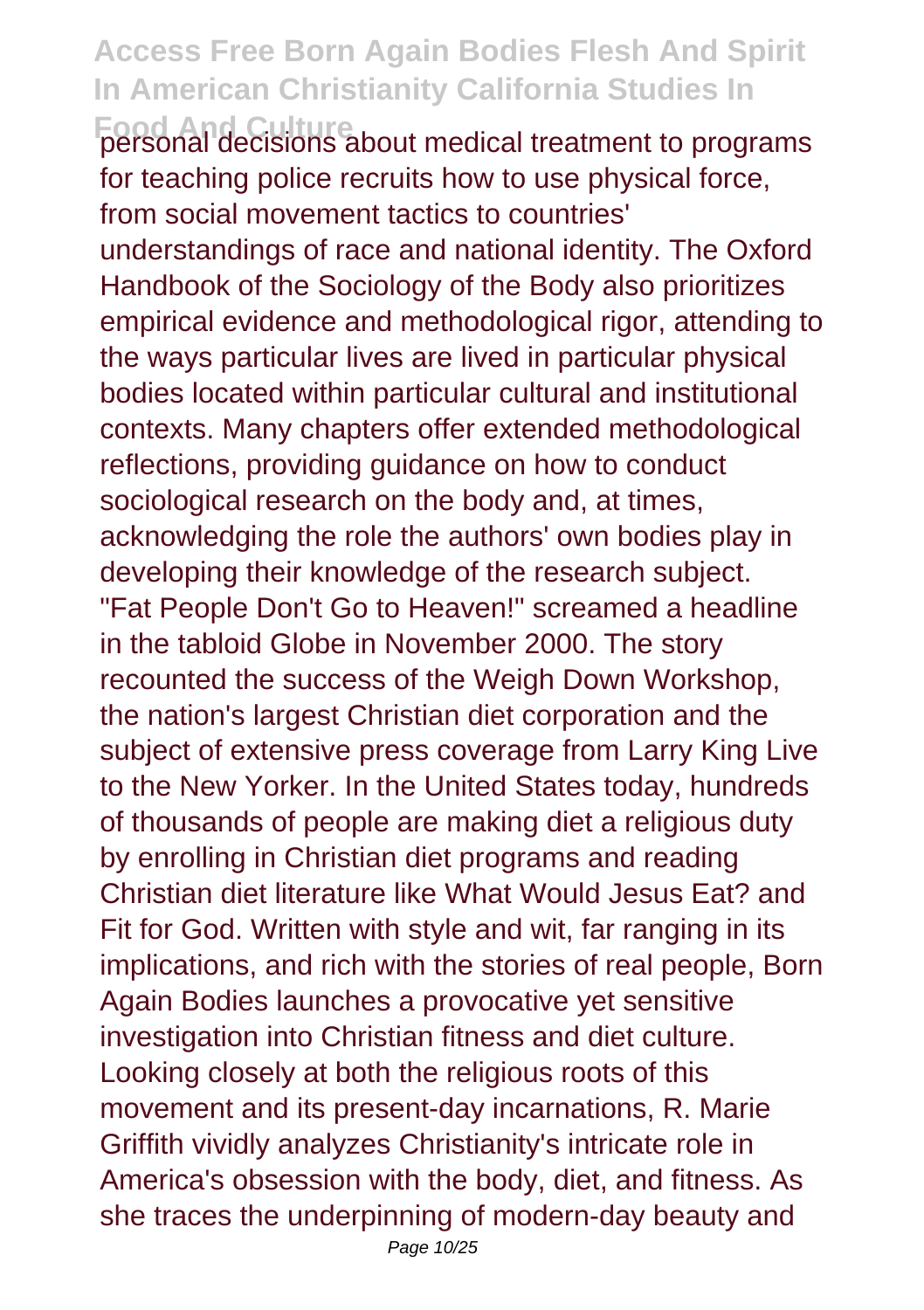**Food And Culture** slimness ideals—as well as the bigotry against people who are overweight—Griffith links seemingly disparate groups in American history including seventeenthcentury New England Puritans, Progressive Era New Thought adherents, and late-twentieth-century evangelical diet preachers.

The body and experiences of embodiment have generated a rich and diverse sociological literature. This volume articulates and illustrates one major approach to the sociology of the body: symbolic interactionism, an increasingly prevalent theoretical base of contemporary sociology derived from the pragmatism of writers such as John Dewey, William James, Charles Peirce, Charles Cooley and George Herbert Mead. The authors argue that, from an interactionist perspective, the body is much more than a tangible, corporeal object - it is a vessel of great significance to the individual and society. From this perspective, body, self and social interaction are intimately interrelated and constantly reconfigured. The collection constitutes a unique anthology of empirical research on the body, from health and illness to sexuality, from beauty and imagery to bodily performance in sport and art, and from mediated communication to plastic surgery. The contributions are informed by innovative interactionist theory, offering fresh insights into one of the fastest growing subdisciplines of sociology and cultural studies. "Vivid, lucid, and well-written. I came away with a better understanding of how the specific realities of being 'submissive wives' are negotiated, constructed, challenged, and transformed."—Lynn Davidman, author of Tradition in a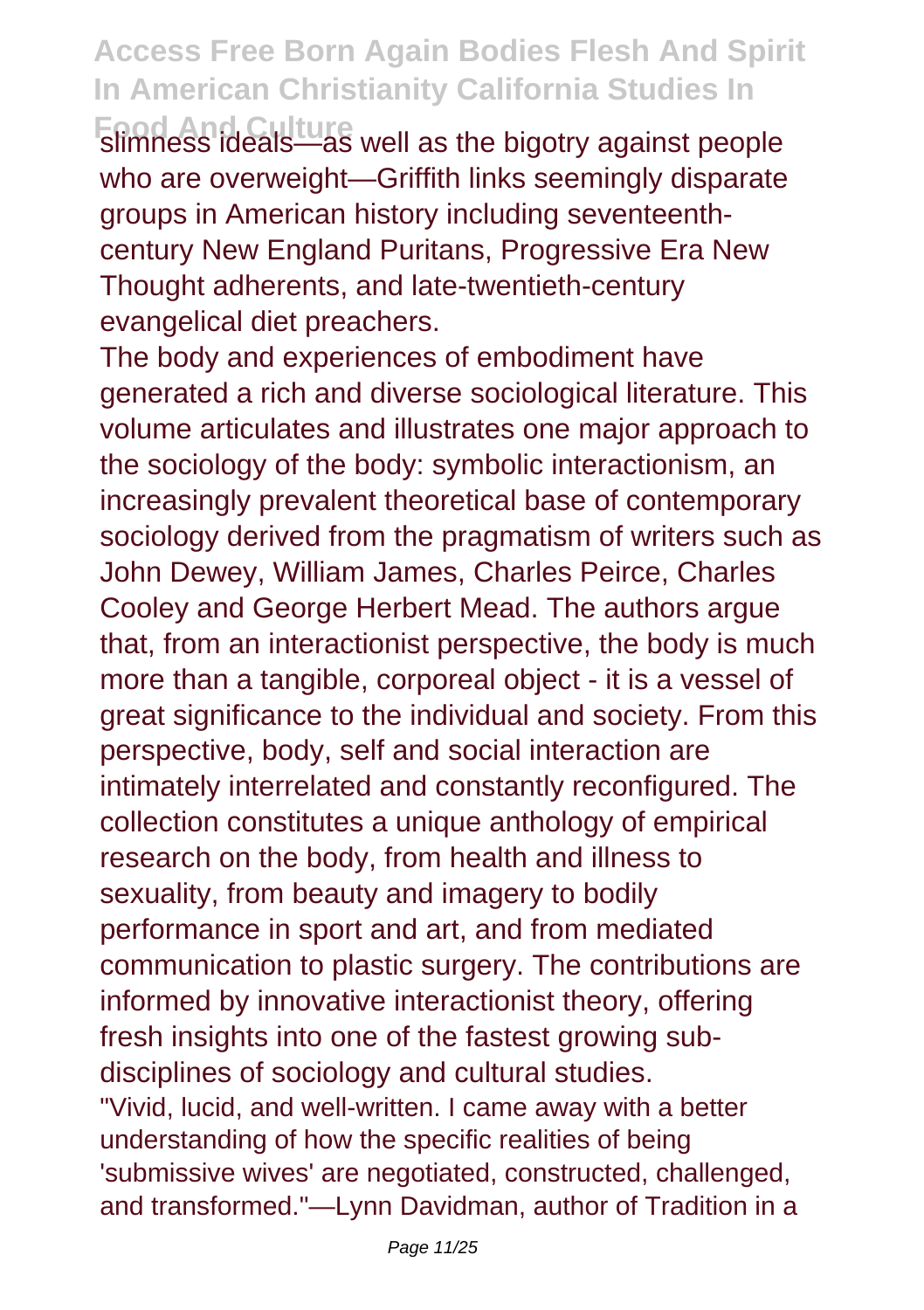**Footless World "Griffith's deft portrayal is a unique and** important contribution to the study of Pentecostal spirituality and a compelling model for the retelling of women's religious experience in twentieth-century American culture."—Margaret Bendroth, author of Fundamentalism and Gender, 1875 to Present

The preacher's body is a tool for proclamation, a vehicle by which a sermon comes to life. Female preachers, engaged in a task not long their own, know well the added attention directed to their physicality. They can experience ordinary decisions about attire, accessories, hairstyles, and movement as complex, and occasionally precarious, choices around how to bring flesh to their sermons. They can also experience the extraordinary power of their bodies, when materiality weighs in on the message. McCullough explores the every-Sunday bodily decisions of contemporary female preachers, with an eye to uncovering the meanings about body, preaching, and God alive underneath. Ultimately, she argues for a renewed understanding of embodiment, in which one's living body, inescapably intertwined with her preaching, becomes the avenue for greater knowledge about how to preach and deeper insight into the faith professed.

Alexis de Tocqueville once described the national character of Americans as one question insistently asked: "How much money will it bring in?" G.K. Chesterton, a century later, described America as a "nation with a soul of a church." At first glance, the two observations might appear to be diametrically opposed, but this volume shows the ways in which American religion and American business overlap and interact with one another, defining the US in terms of religion, and religion in terms of economics. Bringing together original contributions by leading experts and rising scholars from both America and Europe, the volume pushes this field of study forward by examining the ways religions and markets in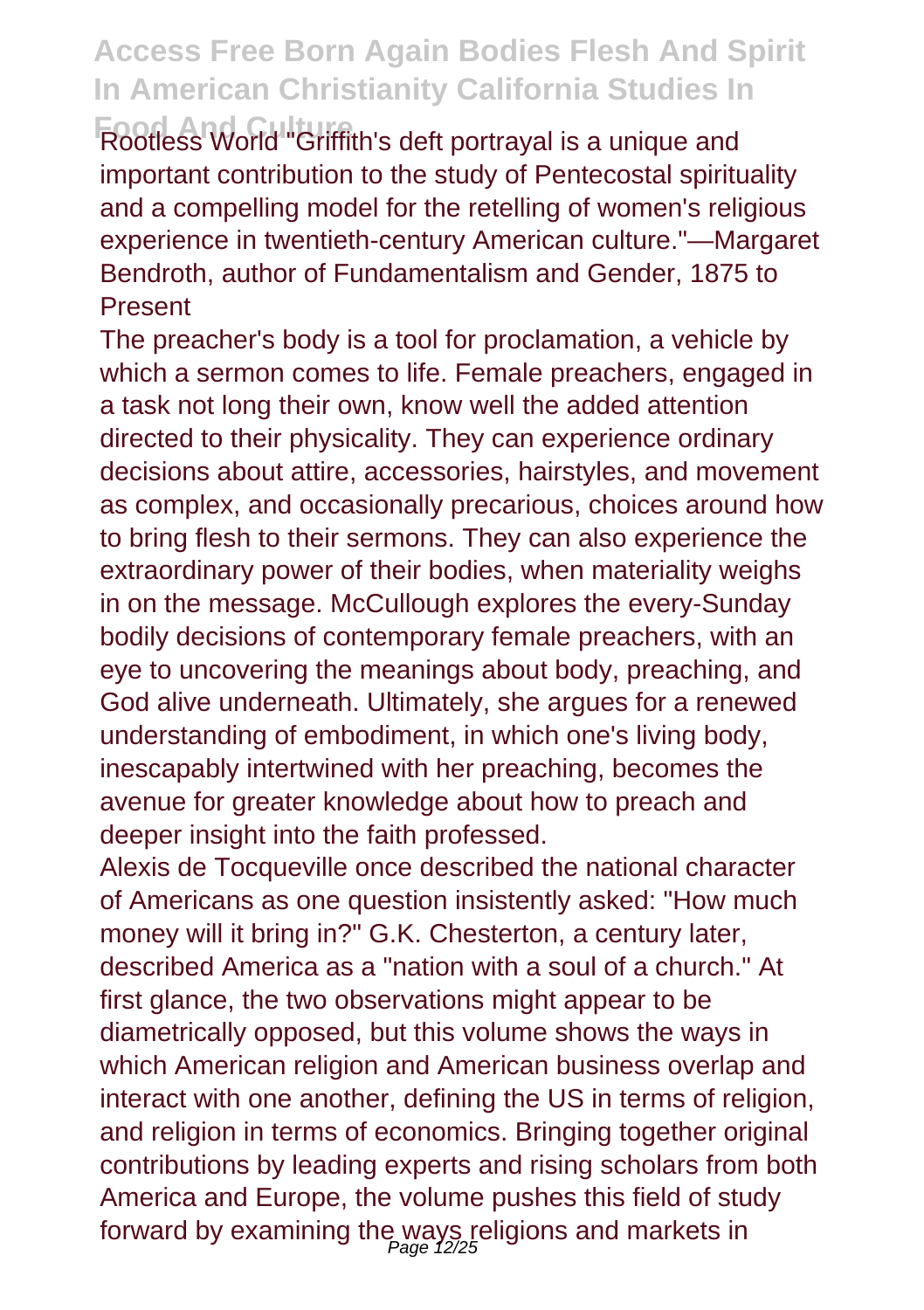**Food And Culture** relationship can provide powerful insights and open unseen aspects into both. In essays ranging from colonial American mercantilism to modern megachurches, from literary markets to popular festivals, the authors explore how religious behavior is shaped by commerce, and how commercial practices are informed by religion. By focusing on what historians often use off-handedly as a metaphor or analogy, the volume offers new insights into three varieties of relationships: religion and the marketplace, religion in the marketplace, and religion as the marketplace. Using these categories, the contributors test the assumptions scholars have come to hold, and offer deeper insights into religion and the marketplace in America.

"An in-depth, well-researched, and thoughtful exploration of the 'fat boom' in America." —TheBoston Globe Low carb, high protein, raw foods . . . despite our seemingly endless obsession with fad diets, the startling truth is that six out of ten Americans are overweight or obese. In Fat Land, awardwinning nutrition and health journalist Greg Critser examines the facts and societal factors behind the sensational headlines, taking on everything from supersize to Super Mario, high-fructose corn syrup to the high costs of physical education. With a sharp eye and even sharper tongue, Critser examines why pediatricians are now treating conditions rarely seen in children before; why type 2 diabetes is on the rise; the personal struggles of those with weight problems—especially among the poor—and how agribusiness has altered our waistlines. Praised by the New York Times as "absorbing" and by Newsday as "riveting," this disarmingly funny, yet truly alarming, exposé stands as an important examination of one of the most pressing medical and social issues in the United States. "One scary book and a good companion to Eric Schlosser's Fast Food Nation." —Seattle Post-Intelligencer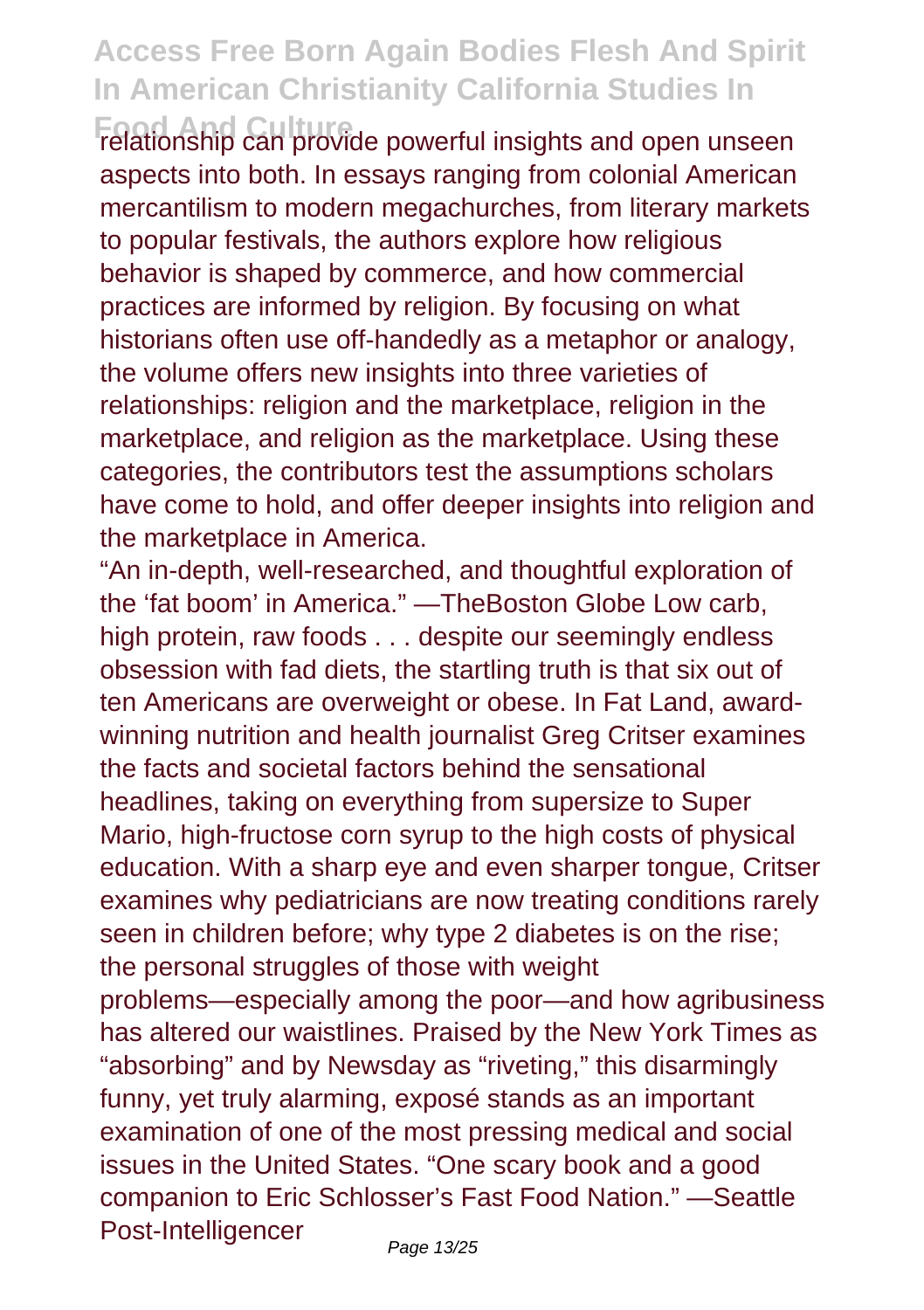**Food And Culture** interdisciplinary methods used to understand religious practice Religion is commonly viewed as something that people practice, whether in the presence of others or alone. But what do we mean exactly by "practice"? What approaches help to answer this question? What Happens When We Practice Religion? delves into the central concepts, arguments, and tools used to understand religion today. Throughout the past few decades, the study of religion has shifted away from essentialist arguments that grandly purport to explain what religion is and why it exists. Instead, using methods from anthropology, psychology, religious studies, and sociology, scholars now focus on what people do and say: their daily religious habits, routines, improvisations, and adaptations. Robert Wuthnow shows how four intersecting areas of inquiry--situations, intentions, feelings, and bodies--shed important light on religious practice, and he explores such topics as the role of religious experiences in sacred spaces, gendered social relationships, educational settings, the arts, meditation, and ritual. Suitable for undergraduate and graduate courses, What Happens When We Practice Religion? provides insights into the diverse ways that religion manifests in ordinary life. Summarizes the latest theories and empirical methods of religious practice Shows how the study of religion has changed Includes chapters on theory, situations, intentions, feelings, and bodies Draws from anthropology, psychology, religious studies, and sociology Accessible for undergraduate and graduate courses This Is A New Release Of The Original 1921 Edition. Have you ever asked yourself what changed when you were "born again?" You look in the mirror and see the same reflection - your body hasn't changed. You find yourself acting the same and yielding to those same old temptations - that didn't seem to change either. So you wonder, Has anything really changed? The correct answer to that question is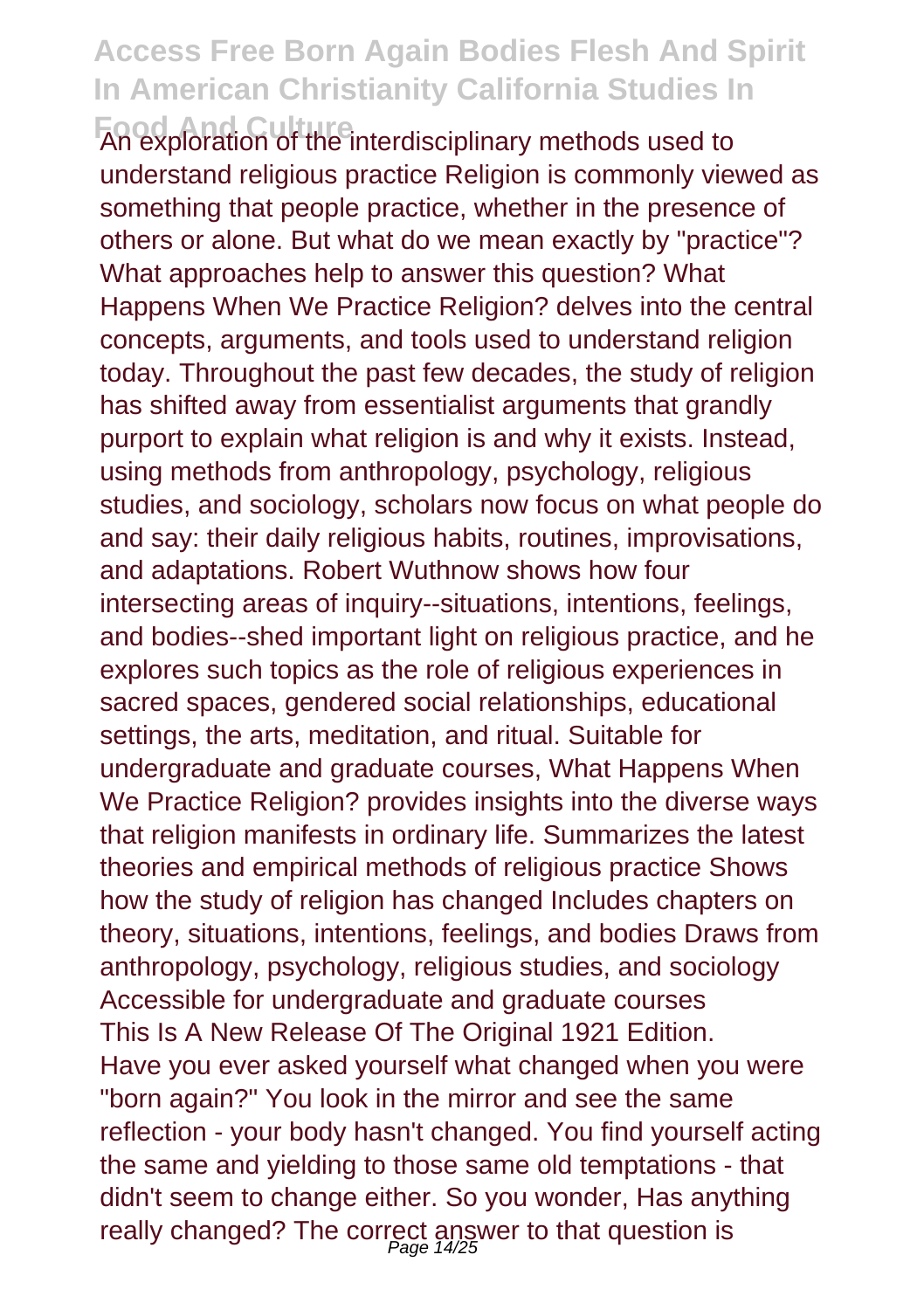**Food And Culture** foundational for receiving from God. If you lack this basic understanding, you'll forever ask yourself doubt-filled questions like: "How could God love somebody like me?" and "How can I possibly expect to receive anything from the Lord? I don't deserve it, I'm not good enough!" Spirit, Soul, and Body will help you eliminate those and other doubt-filled questions that destroy your faith. If you have trouble receiving from God, this is a must-read!

The postmodern view that human experience is constructed by language and culture has informed historical narratives for decades. Yet newly emerging information about the biological body now makes it possible to supplement traditional scholarly models with insights about the bodily sources of human thought and experience. The Body of Faith is the first account of American religious history to highlight the biological body. Robert C. Fuller brings a crucial new perspective to the study of American religion, showing that knowledge about the biological body deeply enriches how we explain dramatic episodes in American religious life. Fuller shows that the body's genetically evolved systems—pain responses, sexual passion, and emotions like shame and fear—have persistently shaped the ways that Americans forge relationships with nature, to society, and to God. The first new work to appear in the Chicago History of American Religion series in decades, The Body of Faith offers a truly interdisciplinary framework for explaining the richness, diversity, and endless creativity of American religious life. From Naked Juice® to nude yoga, contemporary society is steeped in language that draws a connection from nudity to nature, wellness, and liberation. This branding promotes a "free and natural" lifestyle to mostly white and middle-class Americans intent on protecting their own bodies—and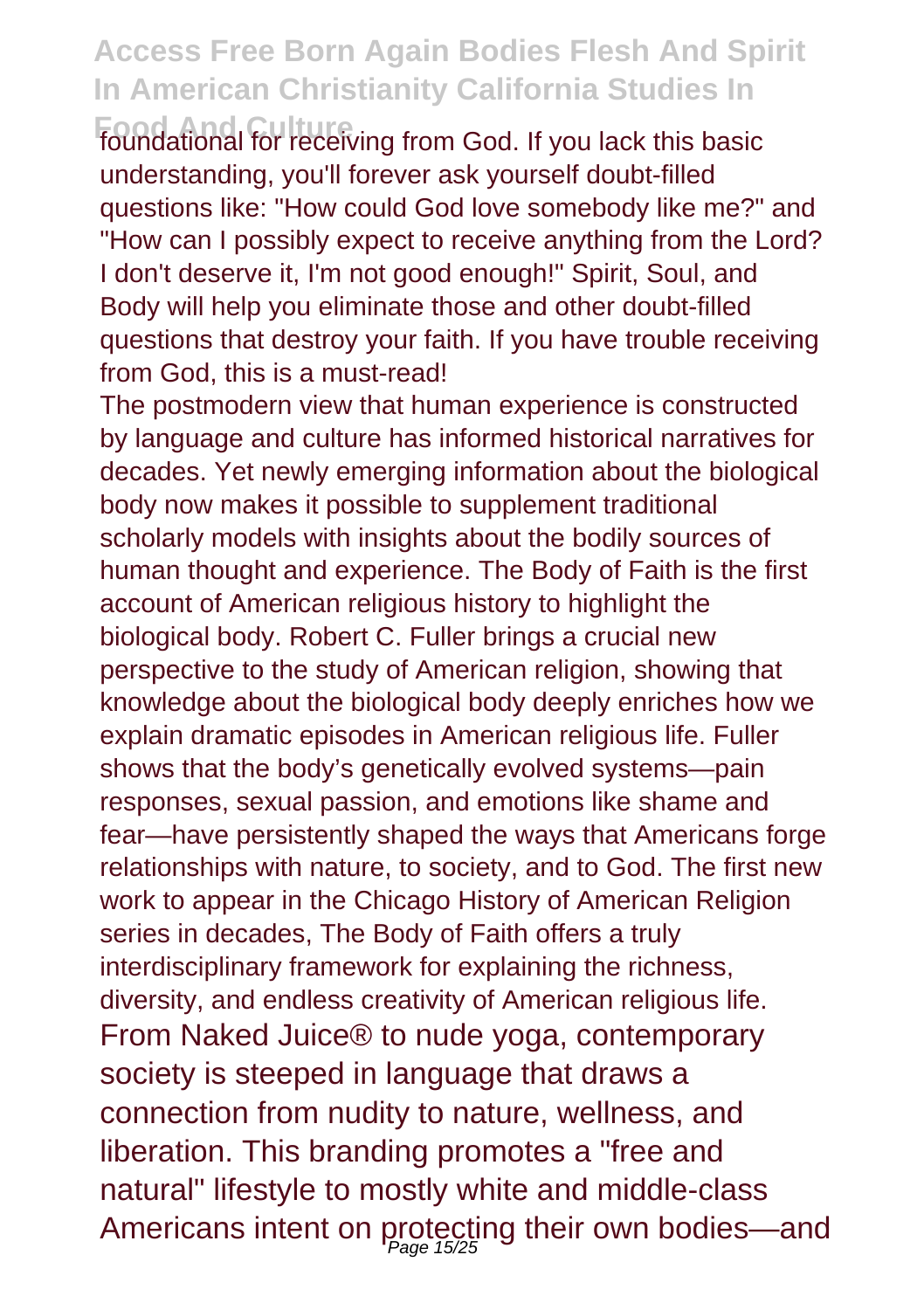#### **Access Free Born Again Bodies Flesh And Spirit In American Christianity California Studies In Food And Culture** those of society at large—from overwork,

environmental toxins, illness, conformity to body standards, and the hyper-sexualization of the consumer economy. How did the naked body come to be associated with "naturalness," and how has this notion influenced American culture? Free and Natural explores the cultural history of nudity and its impact on ideas about the body and the environment from the early twentieth century to the present. Sarah Schrank traces the history of nudity, especially public nudity, across the unusual eras and locations where it thrived—including the California desert, Depression-era collectives, and 1950s suburban nudist communities—as well as the more predictable beaches and resorts. She also highlights the many tensions it produced. For example, the blurry line between wholesome nudity and sexuality became impossible to sustain when confronted by the cultural challenges of the sexual revolution. Many longtime free and natural lifestyle enthusiasts, fatigued by decades of legal battles, retreated to private homes and resorts while the politics of gay rights, sexual liberation, environmentalism, and racial equality of the 1970s inspired a new generation of radical advocates of public nudity. By the dawn of the twenty-first century, Schrank demonstrates, a free and natural lifestyle that started with antimaterialist, back-to-the-land rural retreats had evolved into a billion-dollar wellness Page 16/25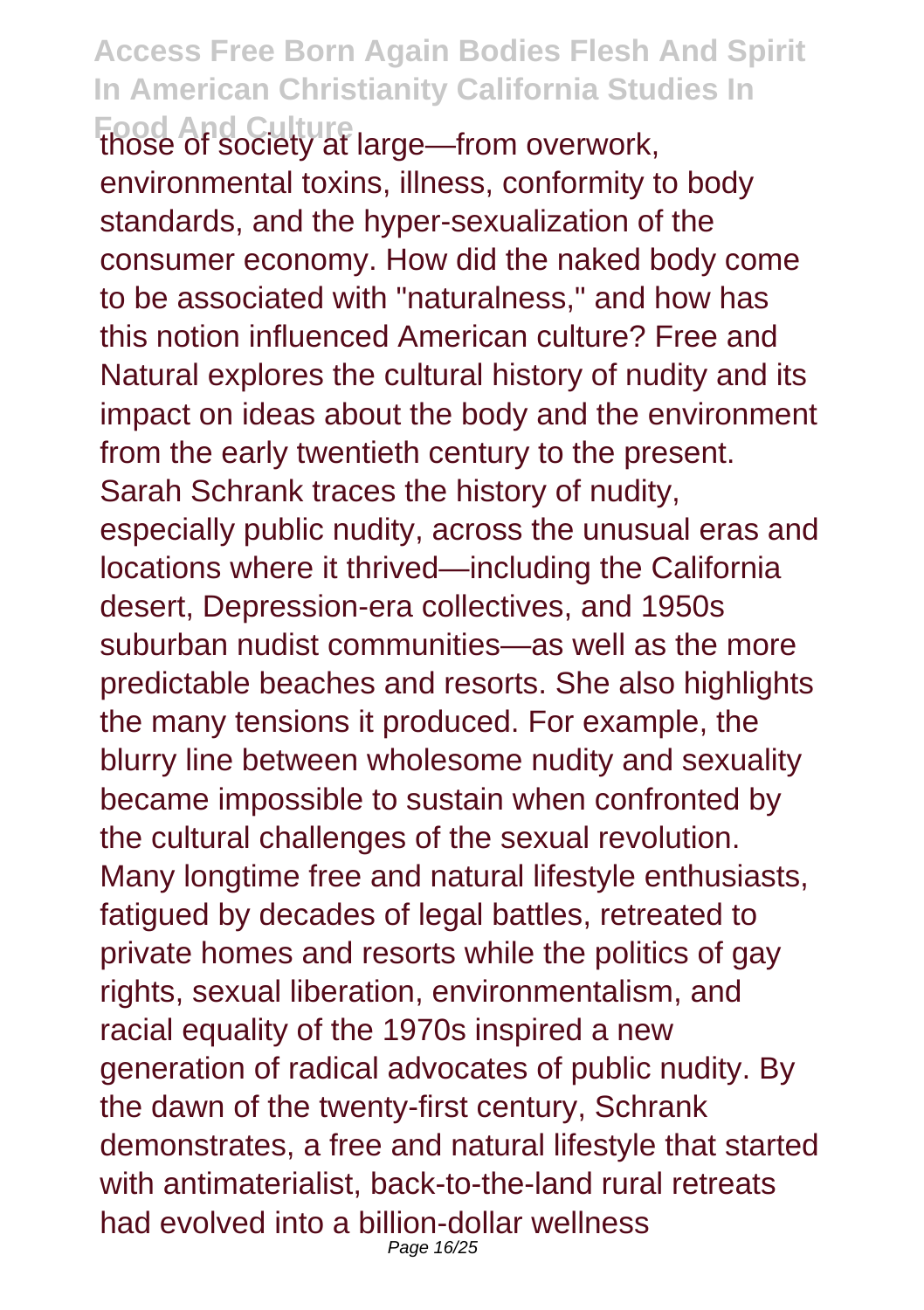**Food And Culture** marketplace where "Naked™" sells endless products promising natural health, sexual fulfilment, organic food, and hip authenticity. Free and Natural provides an in-depth account of how our bodies have become tethered so closely to modern ideas about nature and identity and yet have been consistently subjected to the excesses of capitalism. We are living in a food and body image obsessed culture. We are encouraged to over-consume by the marketing and media that surround us and then berated by those same forces for doing so. At the same time, we are bombarded with images of unnaturally thin celebrities who go to enormous lengths to retain an unrealistic body image, either by extremes of dieting or through plastic surgery or both. The spiritual realm is not immune from these pressures, as can be seen in the flourishing of biblically and faith based weight loss programs that encourage women to lose weight physically and gain spiritually. Isherwood examines this environment in light of Christian tradition, which has often had a difficult relationship with sexuality and embodiment and which has promoted ideals of restraint and asceticism. She argues that part of the reason for our current obsession and bizarre treatment of issues around weight, size and looks is that secular society has unknowingly absorbed many of its negative attitudes towards the body from its Christian heritage. Isherwood argues powerfully that Page 17/25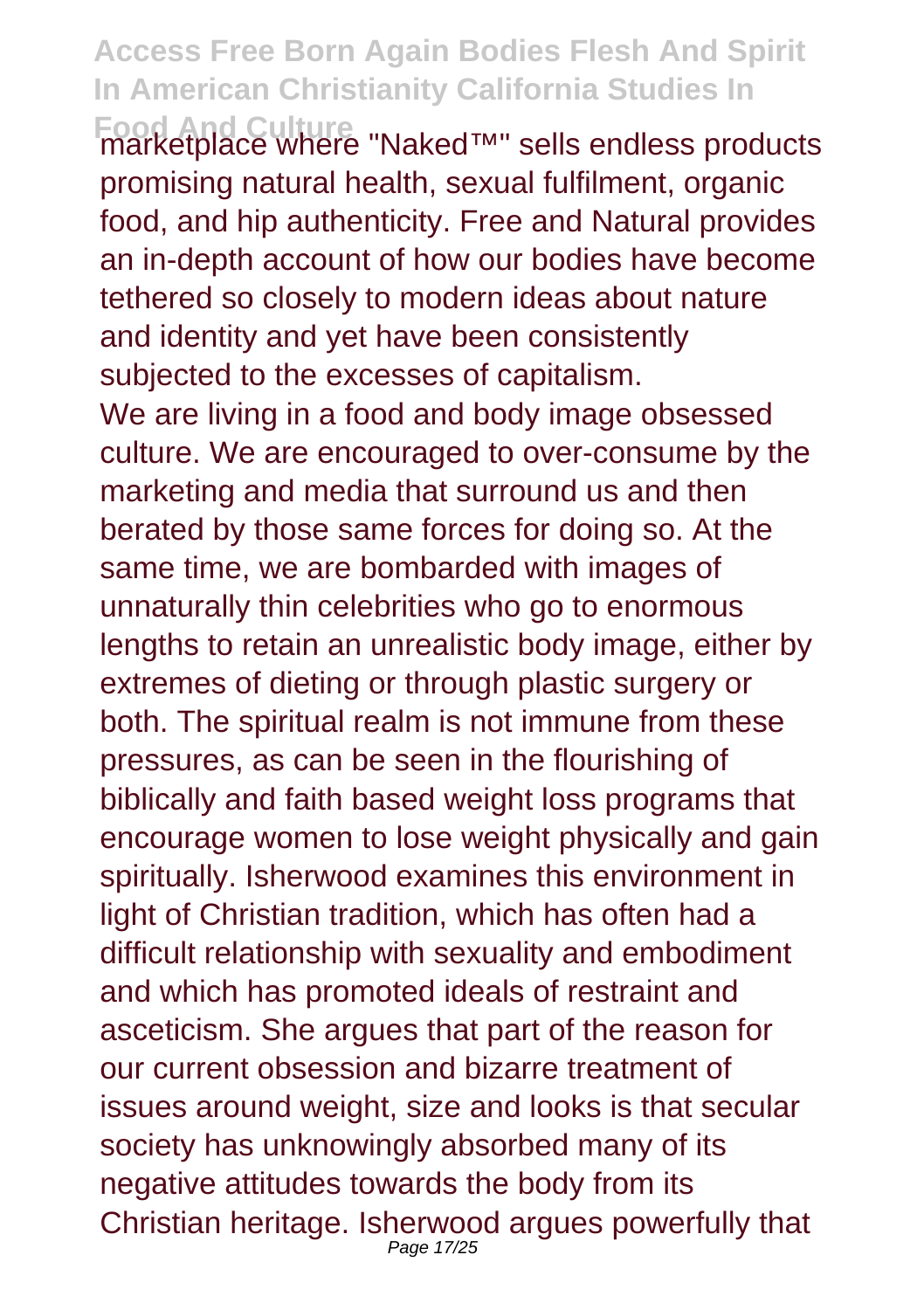**Food And Culture**<br>there are resources within Christianity that can free us from this thinking, and lead us towards a more holistic, incarnational view of what it is to be human. The Fat Jesus provides a fascinating study of the complex ways that food, women and religion interconnect, and proposes a theology of embrace and expansion emphasizing the fullness of our incarnation.

"This is a wonderful book, well-conceptualized, written with style and wit, and impressive for its ambition, reach and achievement. R. Marie Griffith brings to the scene learning, theoretical subtlety, critical acumen, historical skill, and humane sensibility. She has emerged as one of the most sophisticated and insightful scholars of the Christian body in any period of Christian history."--Robert Orsi, Harvard University "Born Again Bodies is extraordinary. It uncovers an arena of knowledge never before looked at with this level of critical attention when examining American religious culture; Griffith's strength is that she looks across the 'evangelical' denominations. Her work is elegant and truly original."--Sander L. Gilman, author of Difference and Pathology and Jewish Frontiers This four-volume work provides a detailed, multicultural survey of established as well as "new" American religions and investigates the fascinating interactions between religion and ethnicity, gender, politics, regionalism, ethics, and popular culture. • Page 18/25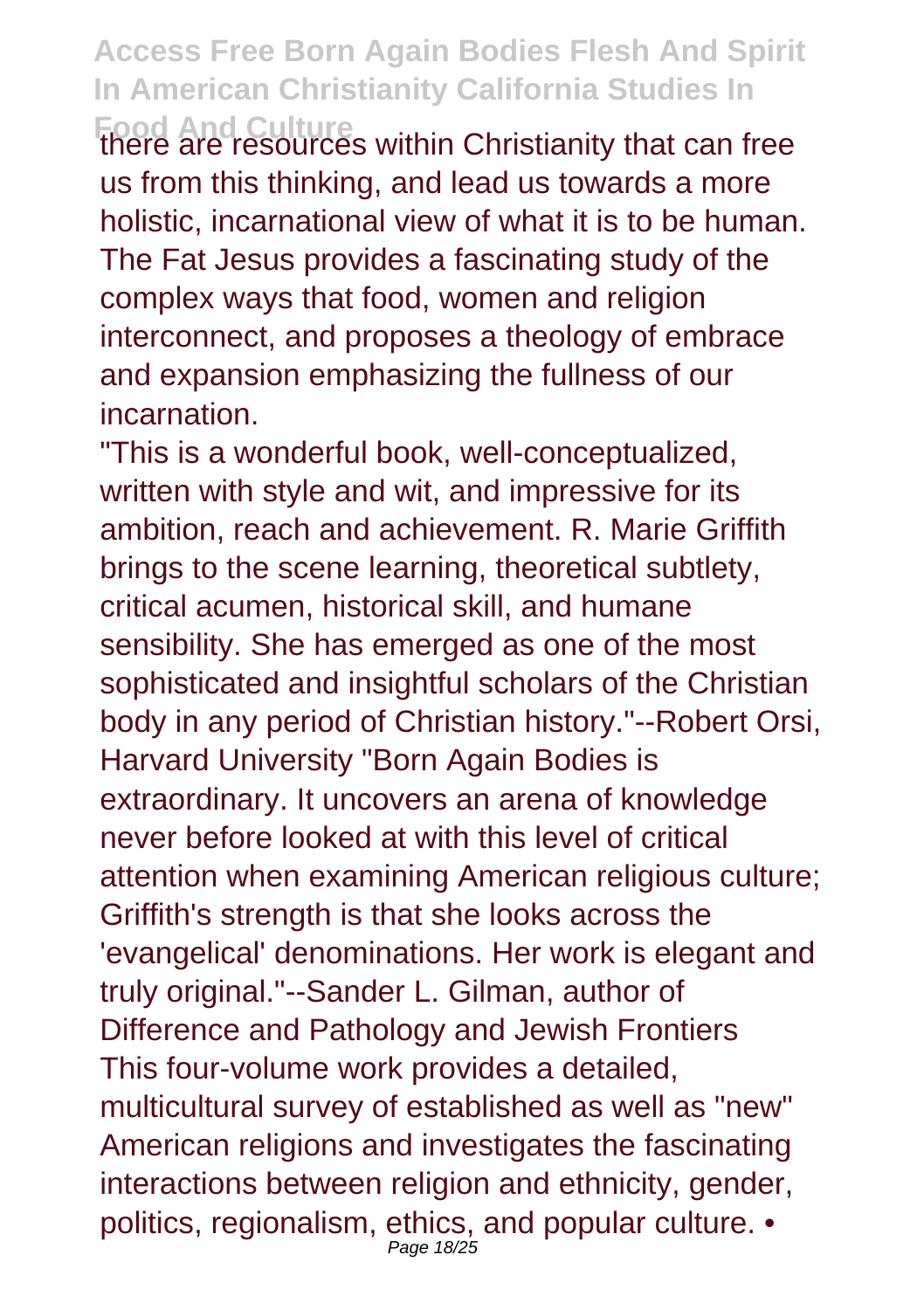**Food And Cuntributions from more than 100 top** scholars covering a breadth of topics such as Día de los Muertos, Heathenry, Islam, Pentecostalism, roadside shrines, Sufism, Wicca, and Zen from a variety of interdisciplinary perspectives • Provides thought-provoking insights into religion's interactions with cultural backdrops throughout America, including in education, entertainment, the Internet, the environment, politics, and at home • Contains photographs and illustrations depicting a wide range of religious figures and activities as well as significant religious sites in the United States • Supplies an entire volume of primary source documents illustrating the religious diversity in American culture, including Cecil B. DeMille's essay "The Screen as Religious Teacher" as well as more conventional materials on Christian Science, the New Age, and Buddhism

This book explores the ways in which the body is sacred in Western medicine, as well as how this idea is played out in questions of life and death, of the autopsy and of the meanings attributed to illnesses and disease. Ritual and religious modifications to, and limitations on what may be done to the body raise cross cultural issues of great complexity philosophically and theologically, as well as sociologically - within medicine and for health care practitioners, but also, as a matter of primary concern for the patient. The book explores the ways Page 19/25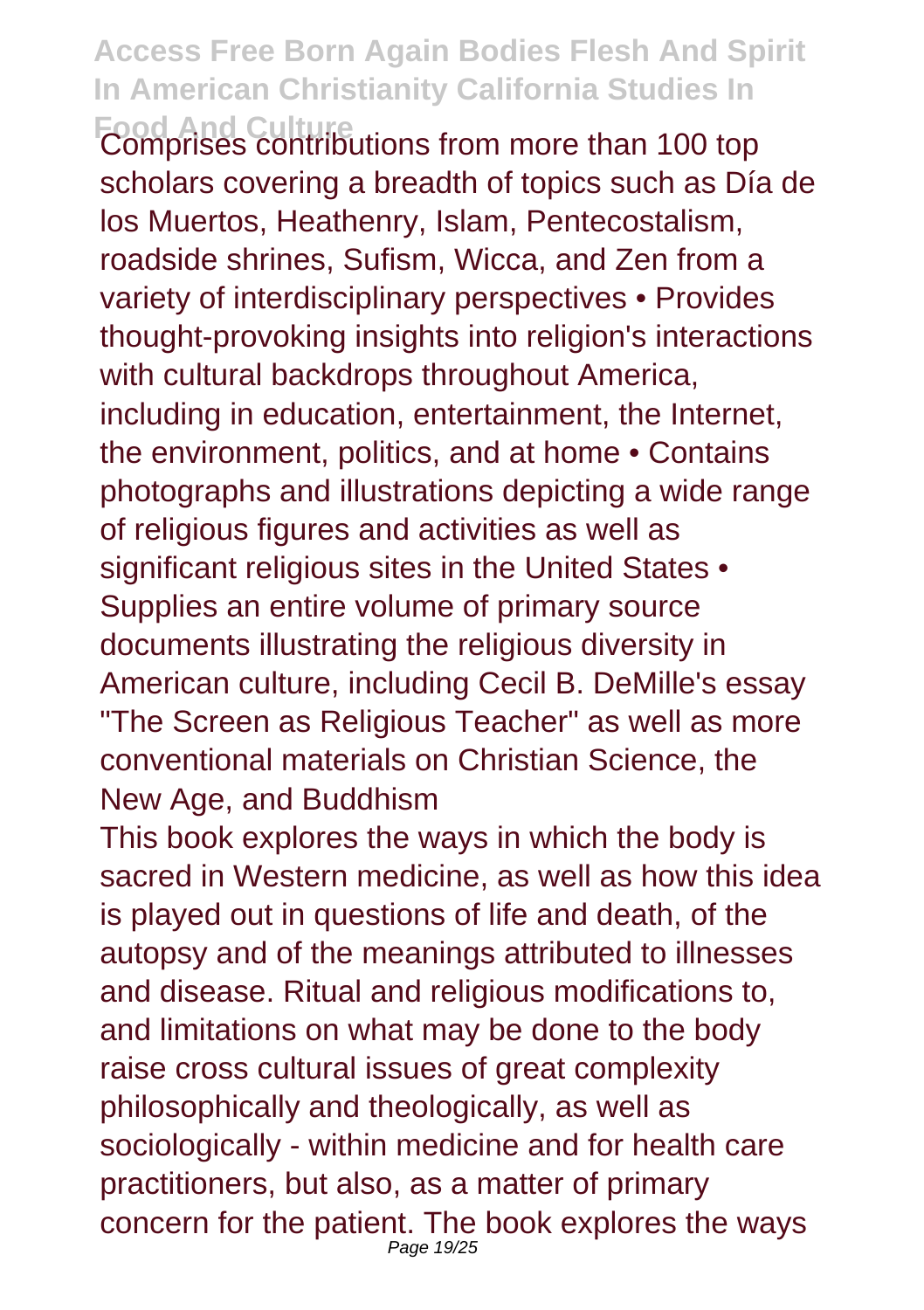**Food And Culture** in which medicine organises the moral and the immoral, the sacred and the profane; how it mediates cultural concepts of the sacred of the body, of blood and of life and death.

From an esteemed scholar of American religion and sexuality, a sweeping account of the century of religious conflict that produced our culture wars Gay marriage, transgender rights, birth control -- sex is at the heart of many of the most divisive political issues of our age. The origins of these conflicts, historian R. Marie Griffith argues, lie in sharp disagreements that emerged among American Christians a century ago. From the 1920s onward, a once-solid Christian consensus regarding gender roles and sexual morality began to crumble, as liberal Protestants sparred with fundamentalists and Catholics over questions of obscenity, sex education, and abortion. Both those who advocated for greater openness in sexual matters and those who resisted new sexual norms turned to politics to pursue their moral visions for the nation. Moral Combat is a history of how the Christian consensus on sex unraveled, and how this unraveling has made our political battles over sex so ferocious and so intractable.

Examines the life and career of mid-twentiethcentury evangelist Aimee Semple McPherson in terms of her role as a pioneer in the movement of Pentecostal Christianity from the margins of Protestantism to mainstream American culture, Page 20/25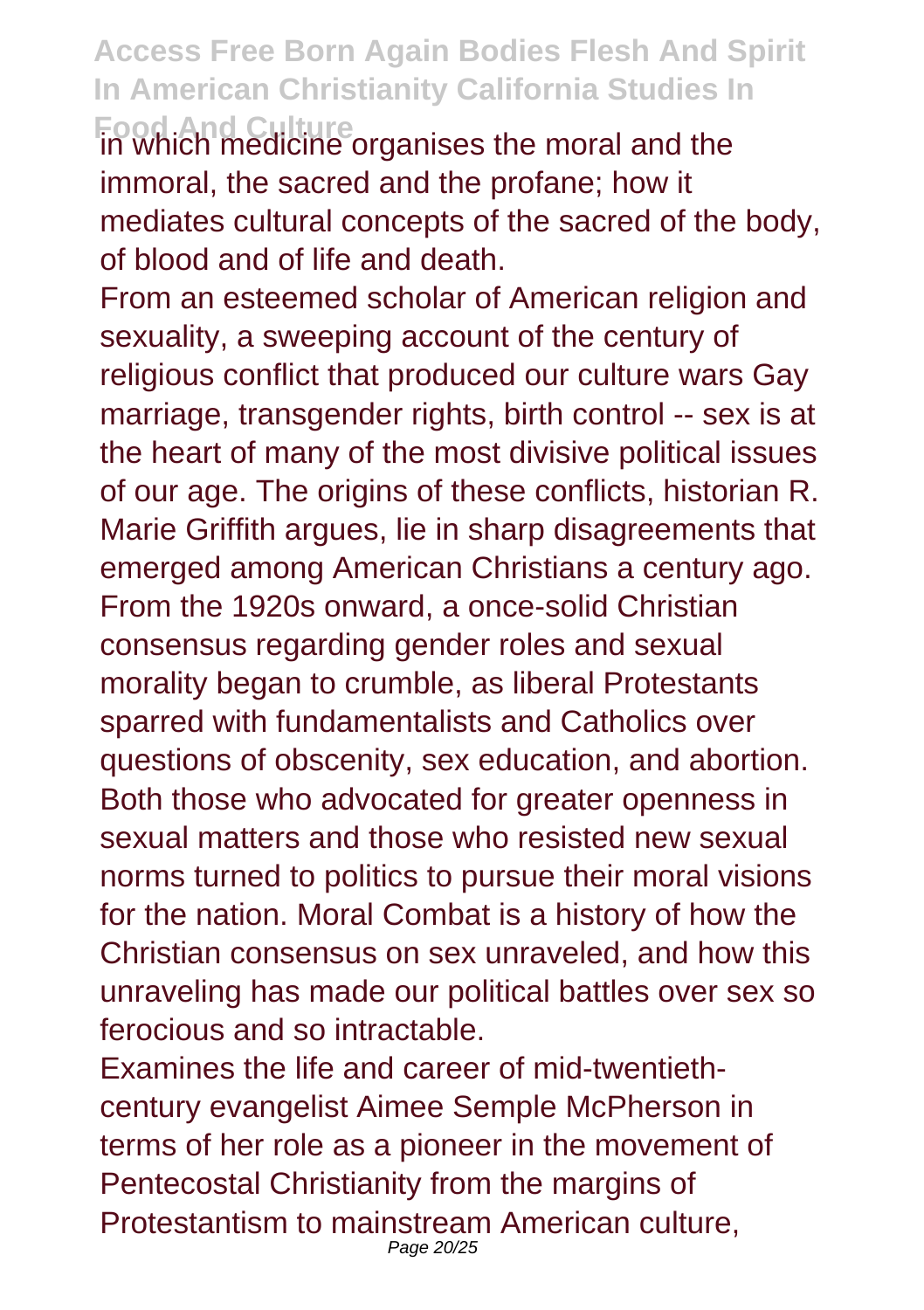**Food And Culture** integration of politics and faith set the stage for the growth of the religious right. This book examines evangelical dieting and fitness programs and provides a systematic approach of this diverse field with its wide variety of programs. When evangelical Christians engage in fitness and dieting classes in order to "glorify God," they often face skepticism. This book approaches devotional fitness culture in North America from a religious studies perspective, outlining the basic structures, ideas, and practices of the field. Starting with the historical backgrounds of this current, the book approaches both practice and ideology, highlighting how devotional fitness programs construe their identity in the face of various competing offers in religious and non-religious sectors of society. The book suggests a nuanced and complex understanding of the relationship between sports and religion, beyond 'simple' functional equivalency. It provides insights into the formation of secular and religious body ideals and the way these body ideals are sacralized in the frame of an evangelical worldview. Losing weight and changing your sexual orientation are both notoriously difficult to do successfully. Yet many faithful evangelical Christians believe that thinness and heterosexuality are godly ideals—and that God will provide reliable paths toward them for those who fall short. Seeking the Straight and Narrow is a fascinating account of the world of evangelical efforts to alter our strongest bodily desires. Drawing on fieldwork at First Place, a popular Christian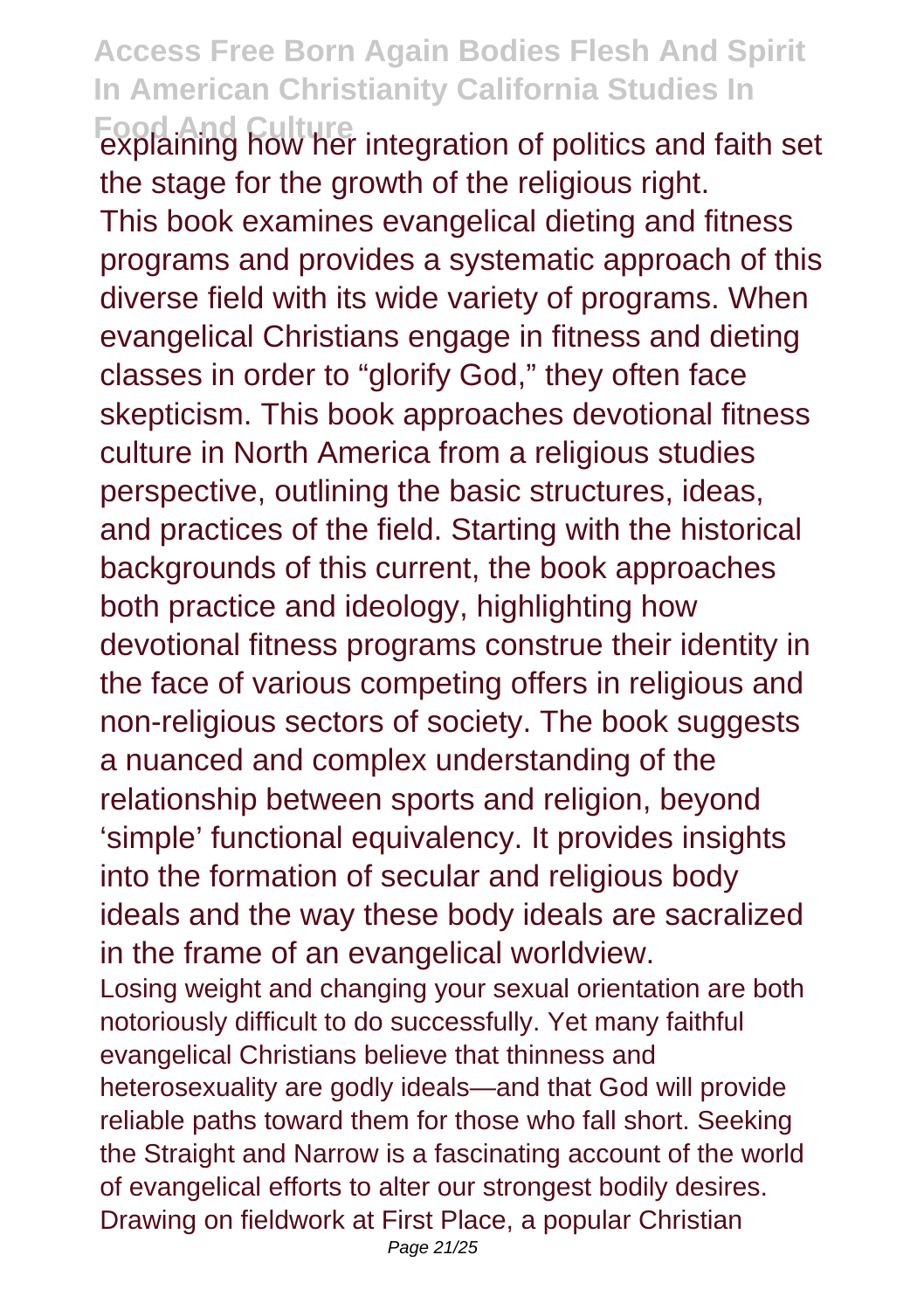**Food And Culture** weight-loss program, and Exodus International, a network of ex-gay ministries, Lynne Gerber explores why some Christians feel that being fat or gay offends God, what exactly they do to lose weight or go straight, and how they make sense of the program's results—or, frequently, their lack. Gerber notes the differences and striking parallels between the two programs, and, more broadly, she traces the ways that other social institutions have attempted to contain the excesses associated with fatness and homosexuality. Challenging narratives that place evangelicals in constant opposition to dominant American values, Gerber shows that these programs reflect the often overlooked connection between American cultural obsessions and Christian ones. With its roots in Middle Eastern and North African dance, belly dance is a popular leisure activity in the West with women (and some men) of all ages and body types pursing the activity for diverse reasons. Drawing on empirical research, fieldwork, and interviews with participants, this book investigates the social world and small group cultures of American belly dance, examining the various ways in which people use leisure to construct the self and social relationships. With attention to gender expectations, body image, sexuality, community, spiritual experiences, and the process of identifying with a leisure activity, this book shows how people engage in the same pursuit in a variety of ways. It sheds light on the manner in which dancers strive to deal with the challenges presented by internal power struggles and legitimacy bids, public beliefs, narrow cultural ideals of beauty and often sexualized assumptions about their art. A fascinating study of identity work and the reproduction and challenging of gender norms through a gendered leisure activity, Gendered Bodies and Leisure: The Practice and Performance of American Belly Dance will be of interest to students and scholars researching gender and sexuality, the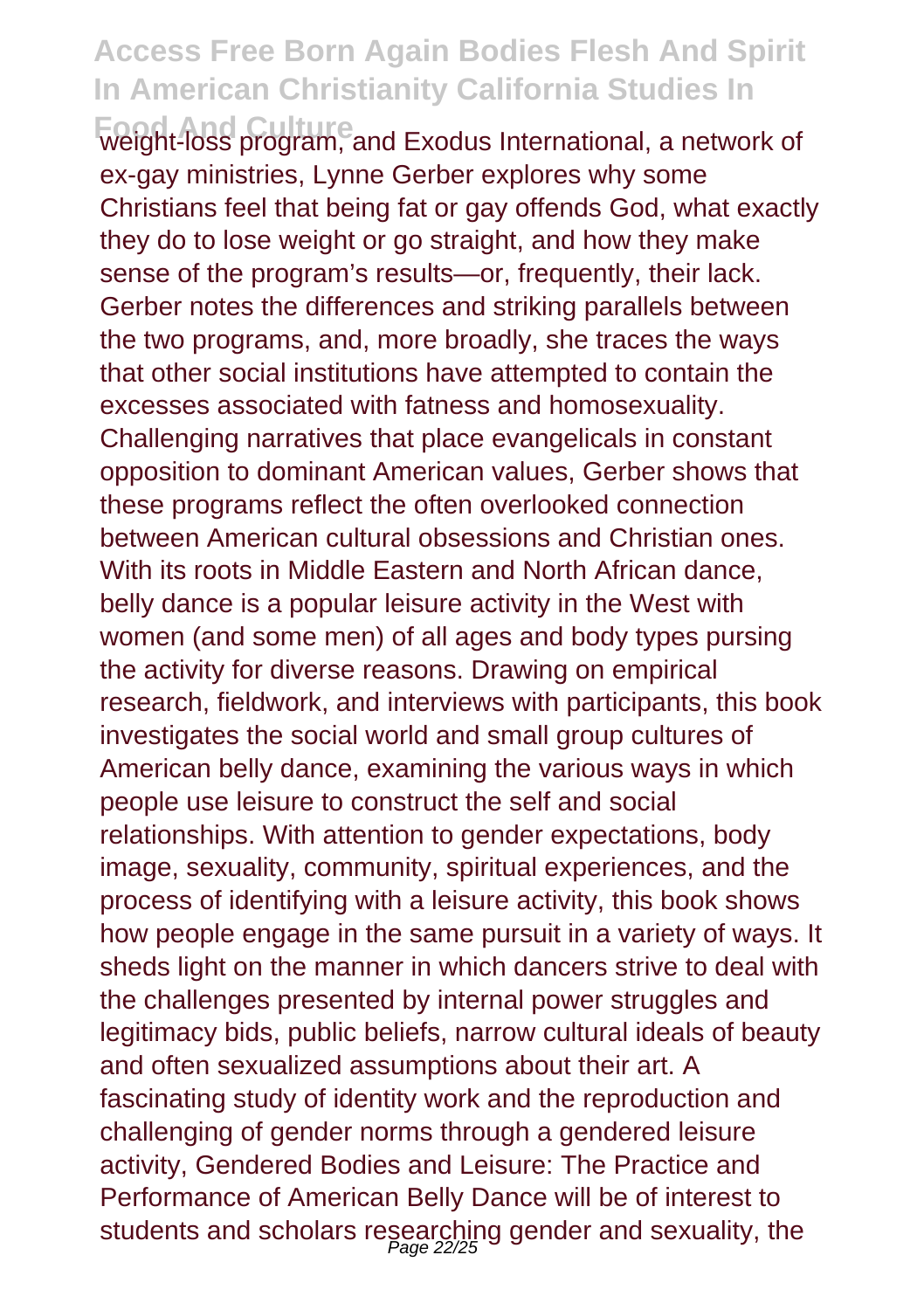**Foodoogy of leisure, the sociology of the body and** interactionist thought.

Transforming Exclusion is concerned with the interface between the study of religion & theology and issues surrounding exclusion. Religious beliefs can be important in shaping attitudes that can lead to the exploitation or marginalization of both humans and non-humans. At the same time, religious beliefs and practices have much to offer in transforming the world, creating a more equitable place for all who occupy it. At other times, the voices of members of religious communities are suppressed and marginalized by other more dominant religious or secular individuals or communities. This book addresses all of these aspects of social exclusion and aims to demonstrate that the study of theology and religion, in addressing religious communities and society more widely, have important contributions to make in creating a more just world. The issue of exclusion is engaged with from a range of different perspectives by scholars involved in fieldwork with religious communities, systematic, contextual and practical theologians, and practitioners involved in the preparation of individuals and groups for a range of ministries and professions. Political polarization and unrest are not exclusive to our era, but in the twenty-first century, we are living with seemingly unresolvable disagreements that threaten to tear our country apart. Discrimination, racism, tyranny, religious fundamentalism, political schisms, misogyny, "fake news," border walls, the #MeToo moment, foreign intervention in our electoral process—these cultural and social rifts charge our world, and we have failed to find a path toward agreement or unity. As Much Truth as One Can Bear is Marie Griffith's thoughtful response to an imperiled nation that has forgotten how to listen and debate productively, at a time when it needs vigorous discourse more than ever. Griffith performs the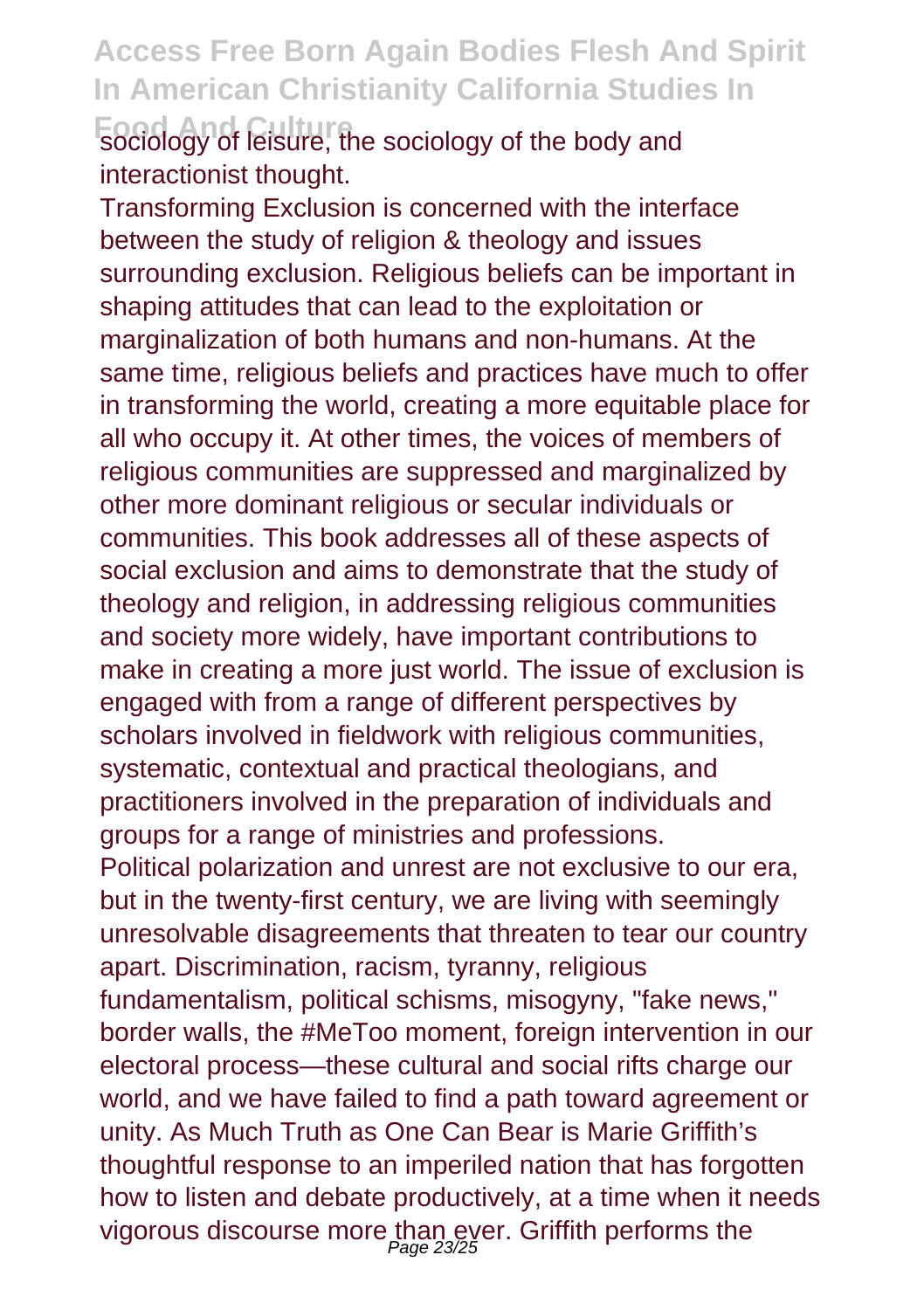**Food And Culture Culture in the histories behind the issues at** the root of our country's conflicts both past and present, from race and immigration to misogyny and reproductive rights. This is more than a study of the issues; it is an attempt to shed real light on how to encourage constructive dialogue and move society forward.

The way in which religious people eat reflects not only their understanding of food and religious practice but also their conception of society and their place within it. This anthology considers theological foodways, identity foodways, negotiated foodways, and activist foodways in the United States, Canada, and the Caribbean. Original essays explore the role of food and eating in defining theologies and belief structures, creating personal and collective identities, establishing and challenging boundaries and borders, and helping to negotiate issues of community, religion, race, and nationality. Contributors consider food practices and beliefs among Christians, Jews, Muslims, and Buddhists, as well as members of new religious movements, Afro-Caribbean religions, interfaith families, and individuals who consider food itself a religion. They traverse a range of geographic regions, from the Southern Appalachian Mountains to North America's urban centers, and span historical periods from the colonial era to the present. These essays contain a variety of methodological and theoretical perspectives, emphasizing the embeddedness of food and eating practices within specific religions and the embeddedness of religion within society and culture. The volume makes an excellent resource for scholars hoping to add greater depth to their research and for instructors seeking a thematically rich, vivid, and relevant tool for the classroom.

This title's main subject is "to be born again of Water and the Spirit." It has the originality on the subject. In other words, this book clearly tells us what being born again is and how to be